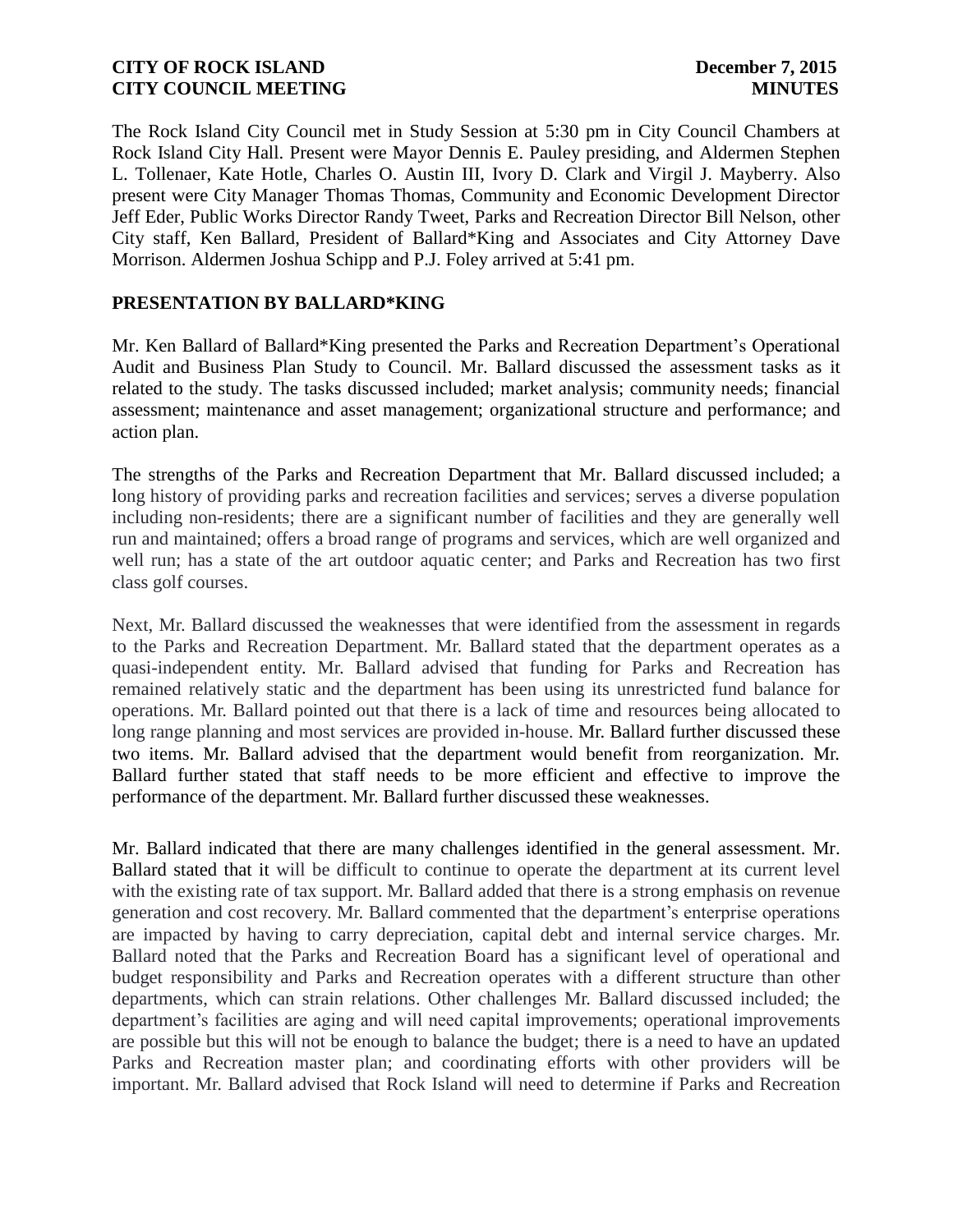services will remain at the current level, and if they are to remain at the current level then a higher level of funding will be required.

Mr. Ballard discussed the whole assessment process. Mr. Ballard advised that they toured the Parks and Recreation facilities, interviewed key staff, completed a demographic analysis and had community input. Various forms of community input included; attending Parks and Recreation Board meetings; input from focus groups; and an on-line survey was completed. Mr. Ballard stated that there was a total of 539 responses from the on-line survey. Mr. Ballard advised that one of the questions on the survey asked the participant if they felt that the City should continue to operate and maintain the current inventory of indoor and outdoor facilities. Mr. Ballard added that there were 403 responses that stated yes. It was noted that another question was if the participant would support an increase in the tax levy to support the indoor and outdoor facility improvements. Mr. Ballard stated that 126 responses stated yes, 150 responses stated that they may be willing to increase taxes for that purpose, 95 responses opposed the increase and 178 responses were unsure. Mr. Ballard further discussed the on-line survey as it related to other questions presented and responses.

Next, Mr. Ballard discussed the key financial recommendations of their findings, which included; find an alternative to the current method of assessing depreciation costs to enterprise funds; the department should be in full compliance with City budget practices; the department needs an operations plan and fee policy; and expand the use of cost center accounting practices. Mr. Ballard advised that for the golf courses, there is a need to establish open and closure dates for Highland Springs; consider making Saukie a seasonal course; and plan for renovation or replacement of the club houses.

Mr. Ballard stated that for RIFAC, there is a need for an upgrade on the weight/CV equipment; eliminate tanning, towel and laundry service; limit hours for drop-in child care; and include fitness classes in membership fees. Mr. Ballard commented that the department may consider adding a new slide and splash pad to Whitewater Junction. Mr. Ballard added that Hauberg should be a rental and events center only. Mr. Ballard indicated that no new facilities or programs should be added in the next two years. Other financial assessment recommendations Mr. Ballard discussed included; capital investment will need to grow; the City will need to increase funding or curtail services; and a reduction in services should include; closing underutilized parks and facilities, reduce the level of maintenance, and contract operations and maintenance of other facilities.

In addition, Mr. Ballard discussed maintenance and asset management recommendations. The recommendations discussed included; developing a formal maintenance plan; establish and classify parks and facilities by level of service; develop an emergency action plan; determine which maintenance functions should be contracted; complete an asset inventory; complete a full ADA assessment; determine if the greenhouse should be closed; and consider having facility user groups be responsible for the maintenance.

Next, Mr. Ballard discussed organizational structure and performance recommendations. Mr. Ballard advised that they may want to consider changing the role of the Parks and Recreation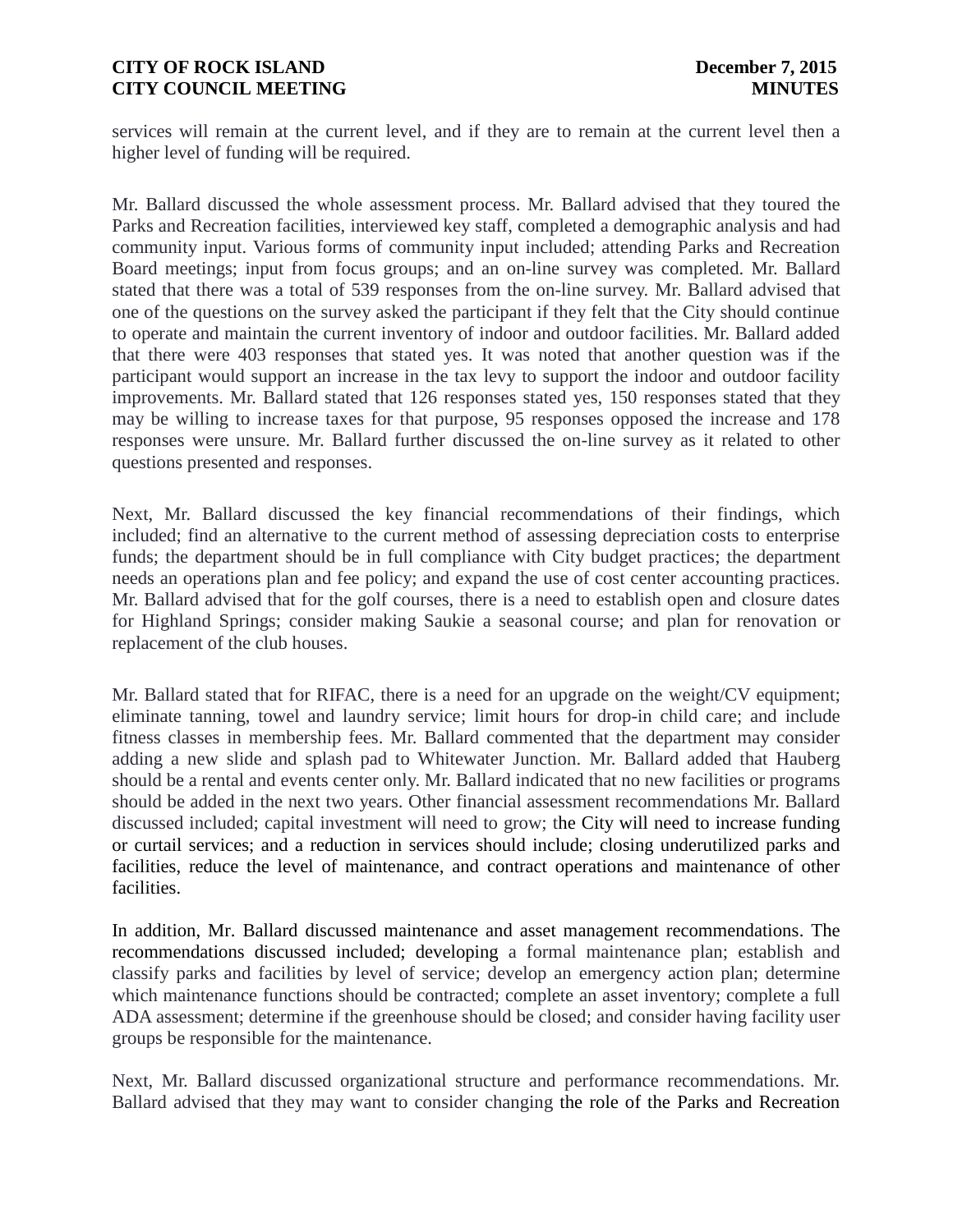Board to more of an advisory function. Mr. Ballard added that changing from policy making to an advisory function is more appropriate. Mr. Ballard commented that the City Council has the policy and financial authority. Other organizational structure and performance recommendations that Mr. Ballard discussed included; updating the department's operations policies and procedures; establish an overall staffing plan; develop a staff training and education program; and establish three to four general categories for part-time staff. Mr. Ballard discussed creating a one-year short term action plan, a two to three year middle term plan and a four to five year long term plan as it related to the recommendations.

Council, Mr. Ballard and Parks and Recreation Director Bill Nelson discussed the presentation as it related to the master plan. Council and Mr. Ballard also discussed data and usage as it related to Saukie Golf Course and Highland Springs Golf Course. Council and Mr. Ballard discussed RIFAC as it related to towel and laundry services in terms of cost, and fitness classes and membership fees as it related to increasing the rates. In addition, Council and Mr. Ballard discussed contracting out services, lowering maintenance costs in parks and eliminating various parks in terms of cutting costs in reference to financial issues. Council further discussed the presentation.

# **PRESENTATION ON SUNSET MARINA RATES**

Public Works Director Randy Tweet presented an overview of Sunset Marina and Marina rates.

Mr. Tweet advised that the Marina has 473 slips in which some are covered and some are uncovered, and some have power and others do not have power. Mr. Tweet stated that they do winter storage for up to 250 boats; there is non-potable water for all slips, a fuel dock and a large travel lift for pulling the boats out of the water.

Mr. Tweet referred to the chart and explained the layout of the dock area. Mr. Tweet advised that the 100 Dock houses the larger slips. Mr. Tweet added that the 200 Dock is suffering from the siltation issue. It was noted that the 100 Dock and 300 Dock are the most occupied docks. Mr. Tweet commented that the 400 Dock will be usable this spring. Mr. Tweet indicated that the 500 Dock has the larger uncovered slips in which some have power and some do not have power. It was noted that the 600 through 900 Docks house the small boats. Mr. Tweet further discussed the layout of the dock area.

Mr. Tweet advised that originally, which was about 115 years ago, Sunset Marina was a farm and slaughter house and then it became a sand and gravel company. Mr. Tweet indicated that the City got involved in it in the late 1940's or early 1950's and started purchasing some land, and in the early 1950's, the CORPS opened up access to the river. Mr. Tweet stated that in the late 1950's, the City started the Marina with 50 slips and at that time, the Parks and Recreation Department ran the Marina. Mr. Tweet explained that in 1962, the Marina was leased out for the next 20 years to a number of different operators, and the City took it over in 1980 because it had fallen into disrepair. Mr. Tweet further discussed the history of the Marina.

Mr. Tweet stated that in regards to staffing, the Marina has a manager, an office assistant, one Marina yard worker and there are two to three part-time seasonal employees that work the fuel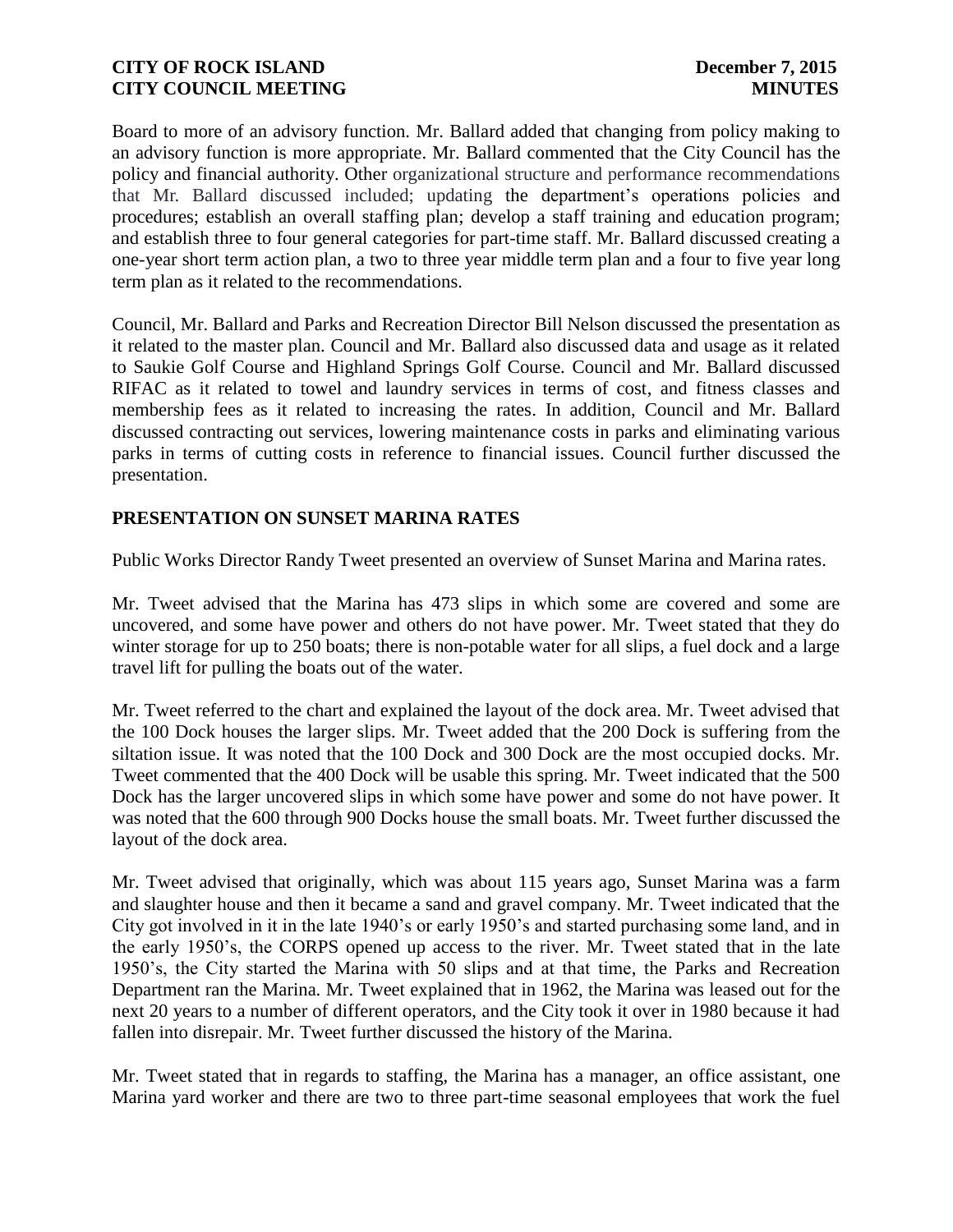dock. Mr. Tweet further discussed staffing. Mr. Tweet advised that the operating season for the Marina is March through November, but the actual boating season is April through October. Mr. Tweet added that the Marina office is open Monday through Friday. Mr. Tweet commented that the office is not open on Saturdays or Sundays, but they do man the fuel dock during those times. Mr. Tweet further discussed this item.

Mr. Tweet discussed occupancy as it related to the slips. Mr. Tweet commented that in 2009, there was a decline and there was a big drop from 2012 to 2013 and that was due to how Public Works considered a slip being occupied. Council and Mr. Tweet further discussed this item.

Next, Mr. Tweet discussed Marina rates. Mr. Tweet advised that there were some large increases in 2004 when improvements were done, which included the parking lot and landscaping. Mr. Tweet commented that in 2014, the price of covered slips went down; the 400 Dock rates were reduced by 25%. Mr. Tweet commented that the people on the 400 Dock are actually paying 2009 rates. Mr. Tweet added that there is no increase in the rate this year. Mr. Tweet referred to the chart and discussed the 2014 customer satisfaction survey. Mr. Tweet offered that the responses indicated that customer service and support facilities ranked excellent or good. However, the docks rated acceptable, poor or very poor. Mr. Tweet further discussed the survey.

Mr. Tweet discussed the challenges in regards to the Marina. Mr. Tweet advised that the Marina is operating at a break-even point or below that depending on how many boaters there are year to year, and there is no money for capital. Another challenge Mr. Tweet discussed was the competition for winter storage. Mr. Tweet explained that in the past, the lot was full with winter storage, but now there are other companies that will charge half of what Public Works charges. Mr. Tweet further discussed this challenge. Other challenges Mr. Tweet discussed included; the need for constant dredging; harbor entrance siltation; and the shrinking number of leaseholders and boaters in general.

Mr. Tweet discussed maintenance issues. Mr. Tweet stated that the 400 Dock needs to be replaced and the cost would be approximately \$1.5 million dollars. Mr. Tweet added that there is also a need for Marina dredging, which is estimated at about \$150,000.00. Mr. Tweet indicated that the Marina office and workshop roof needs repairing, which is estimated at \$150,000.00. In addition, Mr. Tweet stated that the 300 Dock gangway needs repairing and the cost for that would be about \$20,000.00. Mr. Tweet commented that for next year, the Marina has budgeted \$15,500.00 for maintenance supplies. Mr. Tweet explained that all of that money was put in for supplies, and even if all of the money was taken from supplies, there wouldn't be enough money to cover those repairs to the 300 dock gangway.

Mr. Tweet discussed Marina rates for 2016. Mr. Tweet stated that he is proposing no rate increase for 2016. Mr. Tweet explained that they looked at other marinas in the area, and it is impossible to compare dock to dock or slip to slip because sizes are different and the amenities are different. Mr. Tweet noted that the Marina is at the high end of the cost and it is not realistic for the boaters to pay more. Mr. Tweet commented that it is being recommended that summer and winter storage rates remain the same. It was noted that there will be some small increases to some labor and service rates. Mr. Tweet added that they still support the 25% discount for the 400 Dock covered slips and the 50% summer lease rate after July  $15<sup>th</sup>$ .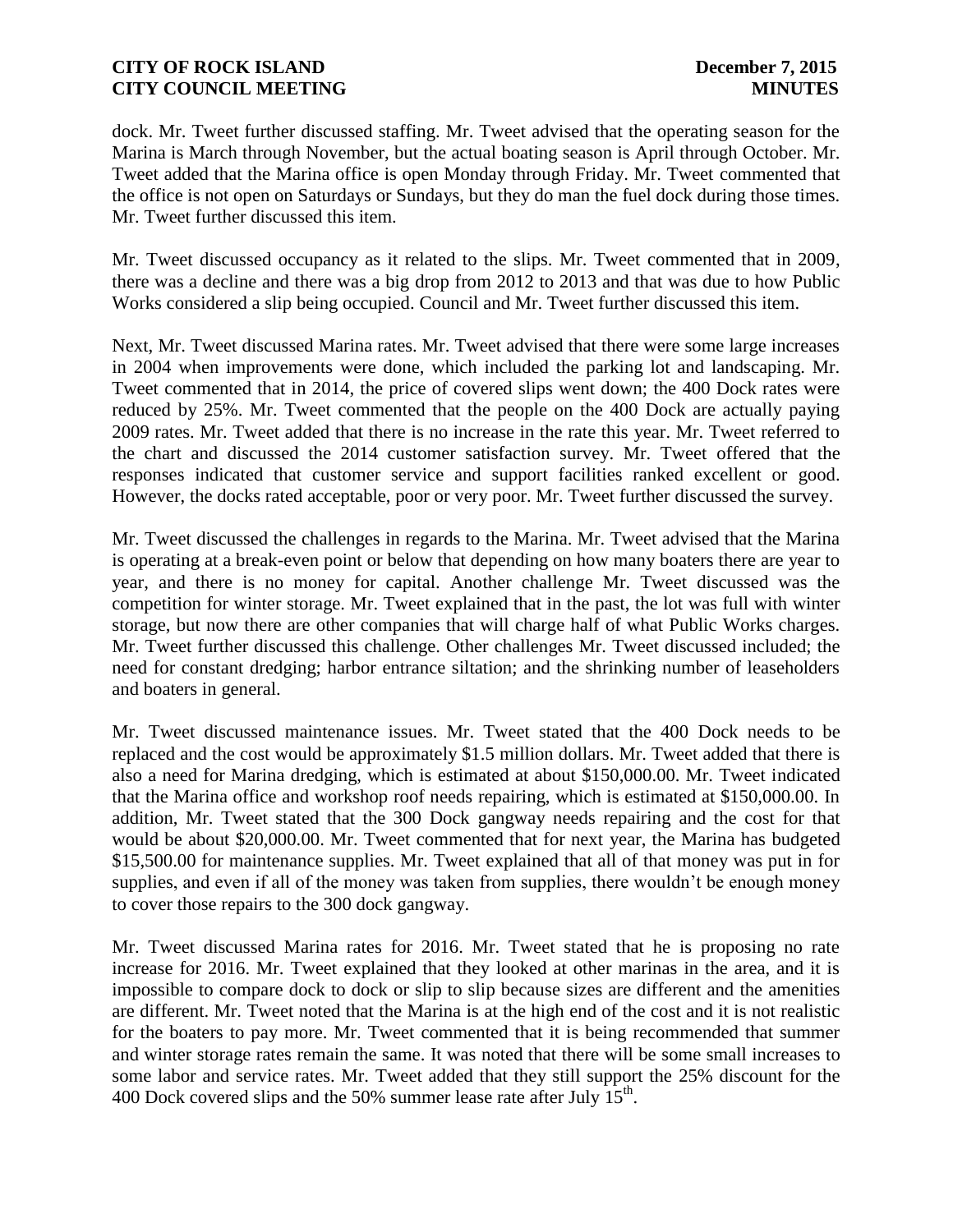Mr. Tweet advised that to sustain the Marina, additional funding sources are needed. Mr. Tweet added that he wasn't sure where that funding will come from. Mr. Tweet stated that there will have to be some discussion on that issue before the next budget cycle; decisions will have to be made. Mr. Tweet further discussed this item.

Council and Mr. Tweet discussed the presentation as it related to possible options for the Marina in reference to whether or not the City wants to be in the Marina business. Mr. Tweet noted that the rates would be on the Agenda for Council consideration next week.

### **ADJOURNMENT**

A motion made by Alderman Mayberry and seconded by Alderman Hotle to adjourn the meeting carried by the following Aye and No vote. Those voting Aye being; Alderman Tollenaer, Alderman Hotle, Alderman Schipp, Alderman Austin, Alderman Clark, Alderman Mayberry and Alderman Foley; those voting No, none. The meeting was adjourned at 6:32 pm.

> \_\_\_\_\_\_\_\_\_\_\_\_\_\_\_\_\_\_\_\_\_\_\_\_ Aleisha L. Patchin, City Clerk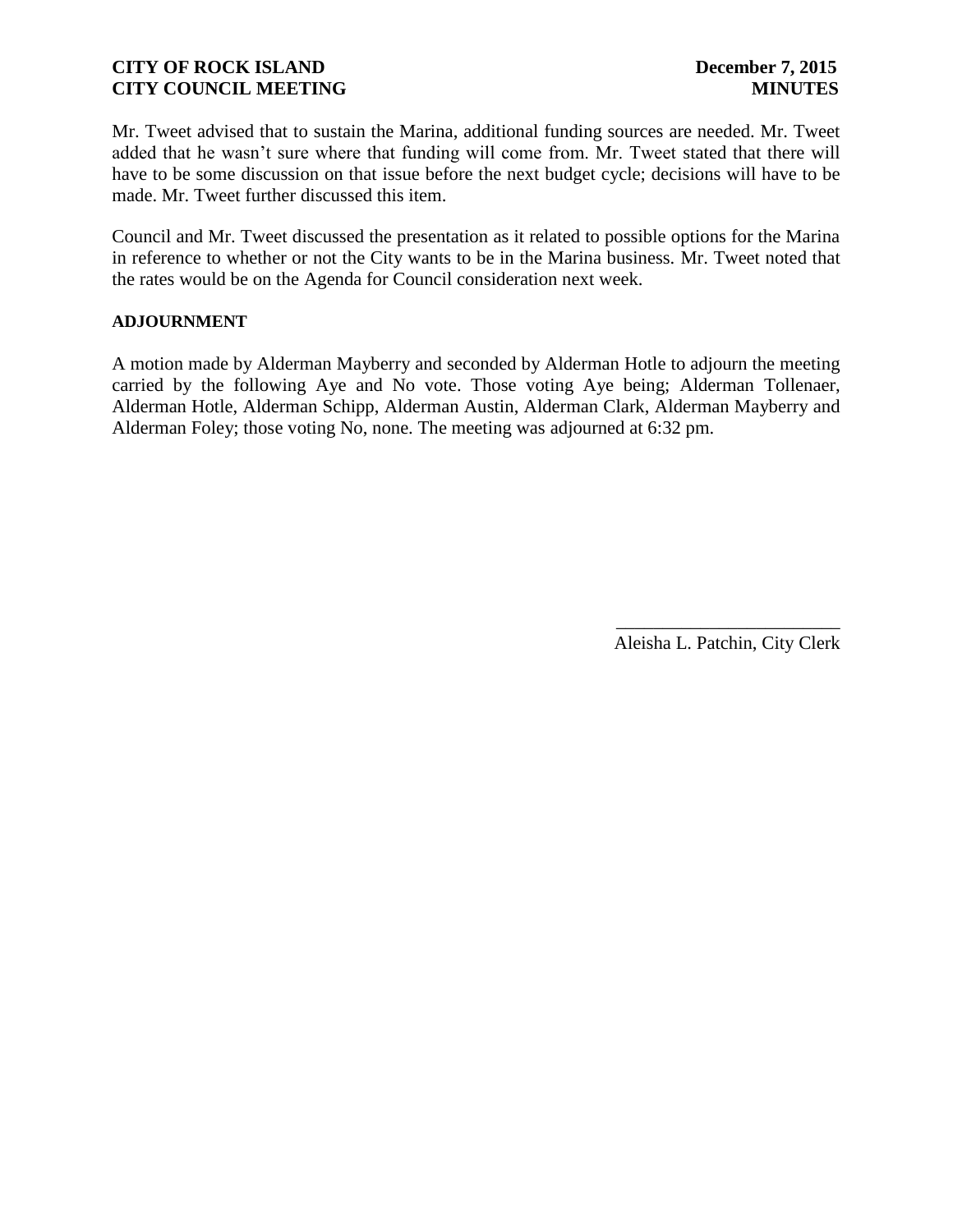Rock Island City Council met in regular session at 6:45 pm in Council Chambers of Rock Island City Hall. Present were Mayor Dennis E. Pauley presiding, and Aldermen Stephen L. Tollenaer, Kate Hotle, Joshua Schipp, Charles O. Austin III, Ivory D. Clark, Virgil J. Mayberry and P.J. Foley. Also present were City Manager Thomas Thomas and City Attorney Dave Morrison.

### Introductory Proceedings

Mayor Pauley called the meeting to order and led in the Pledge of Allegiance. Alderman Hotle gave the Invocation.

# Agenda Item #5 **Minutes of the meeting of November 9, 2015, November 16, 2015 and November 23, 2015.**

A motion was made by Alderman Clark and seconded by Alderman Foley to approve the Minutes of the meeting of November 9, 2015, November 16, 2015 and November 23, 2015 as printed. The motion carried by the following Aye and No vote; those voting Aye being; Alderman Tollenaer, Alderman Hotle, Alderman Schipp, Alderman Austin, Alderman Clark, Alderman Mayberry and Alderman Foley; those voting No, none.

### Agenda Item #6 **Update Rock Island by Mayor Pauley.**

Mayor Pauley stated that the City of Rock Island's Beautification Commission has selected the winner of the October 2015 "Yard of the Month" award. The winner was selected from among six nominees. Mayor Pauley added that the October winner is Barbara Walton at  $4041 - 25$ <sup>th</sup> Avenue. This is the final Yard of the Month award for the 2015 season. Photos of this year's winning yards can be found under the Beautification Commission section of the City's website at www.rigov.org.

Mayor Pauley advised that the City of Rock Island's Beautification Commission is sponsoring the 30<sup>th</sup> Annual Holiday Lighting Contest. To nominate a residential or commercial light display, send the name and address of the display via email to planning@rigov.org or call (309) 732-2900 by 5:00 pm on Monday, December 14. Mayor Pauley stated that judging will take place on the evening of December 22, when all displays should be illuminated by 5:30 pm. Winners of the 2013 and 2014 Holiday Lighting Contest are not eligible.

Saukie Pro Shop is open for great shopping deals. Stop in for great stocking stuffers such as gift certificates, golf balls, shirts, hats and more. Mayor Pauley noted that Saukie's Pro Shop will be open through December 23. Monday, Tuesday and Thursday from 9:00 am to noon, Wednesday & Friday from 1:00 pm to 4:00 pm, Saturday from 10:00 am to 2:00 pm. We can sell gift certificates over the phone with a credit card too! Call (309) 732-2277.

Mayor Pauley advised that Gallery Hop is the foremost winter-time event of the Rock Island Arts & Entertainment District. Local and regional artists will have their artwork on display, Friday, December 11, 2015 from 6:00 pm to 10:00 pm. The "Hop Stops" stretch all the way from  $16<sup>th</sup>$  Street to  $25<sup>th</sup>$  Street and from  $1<sup>st</sup>$  Avenue to  $5<sup>th</sup>$  Avenue and a map will guide "Hoppers" to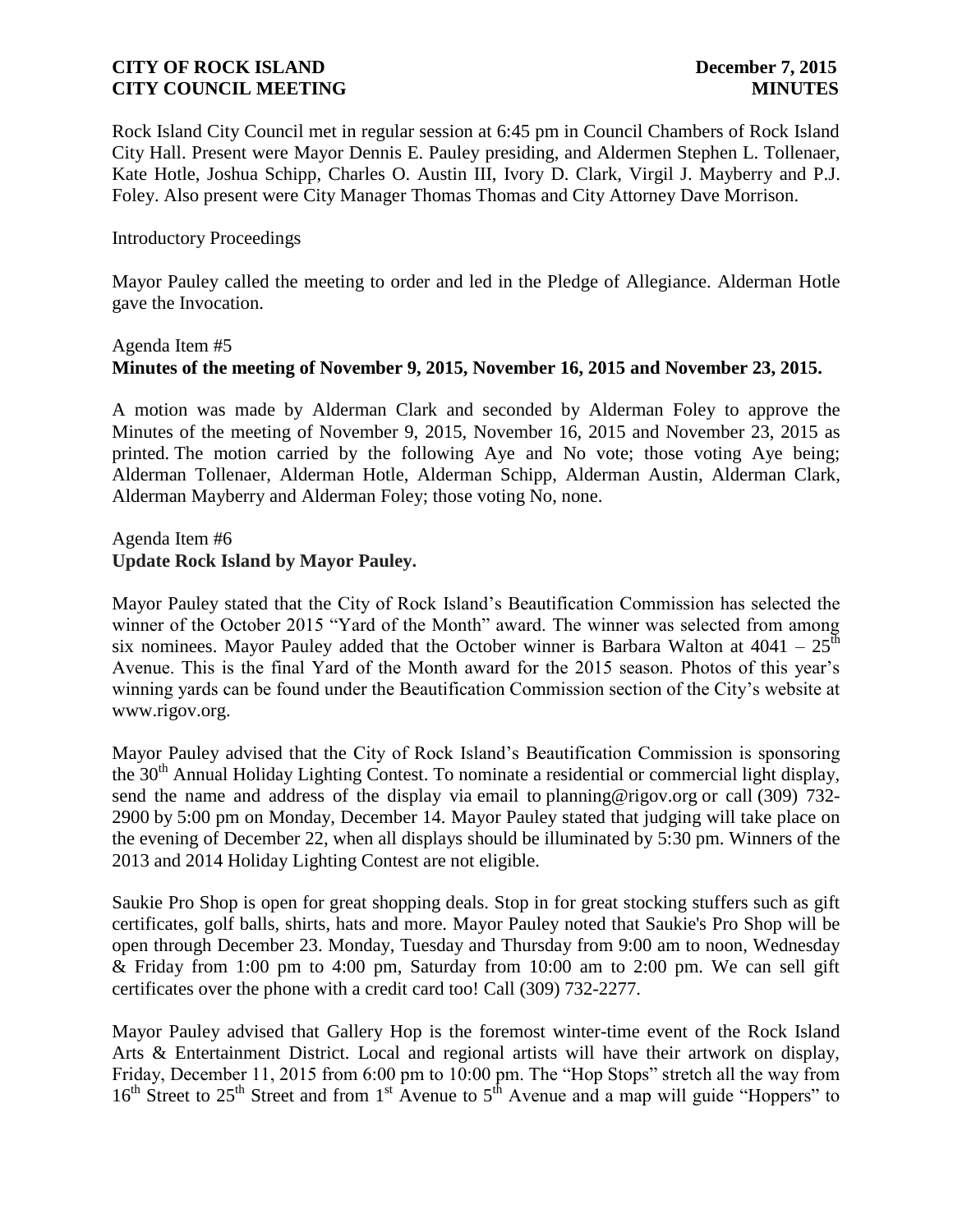each venue. Mayor Pauley stated that these locations are not limited to art galleries; artists will exhibit in coffee shops, restaurants, retail shops, and entertainment venues. This is a perfect event to take care of some holiday shopping, all while supporting local businesses and artists. For more information, please visit www.ridistrict.com.

Mayor Pauley advised that Augustana College's John Deere Planetarium at 820 38<sup>th</sup> Street will present its annual holiday program from Saturday, December 12, 2015 to Friday, December 18. The planetarium show "Season of Light" will be offered weekdays at 7:00 pm and Saturday and Sunday at 2:00 pm. Mayor Pauley commented that the show uses the planetarium sky projector, astronomical images, music and narration. Admission is free and reservations are requested. The program is not recommended for children ages 7 and under. For reservations, call (309) 794- 7318.

### Agenda Item #7

**Public Hearing on a request from Steven and Cynthia Pressly for an amendment to an approved Special Use Permit to locate a new internally lighted freestanding sign at approximately the same location as a previous freestanding sign, which was lighted with ground flood lights at 2106 7 th Avenue.**

Mayor Pauley closed the regular meeting at 6:49 pm and opened a Public Hearing on a request from Steven and Cynthia Pressly for an amendment to an approved Special Use Permit to locate a new internally lighted freestanding sign at approximately the same location as a previous freestanding sign, which was lighted with ground flood lights at 2106 7<sup>th</sup> Avenue.

Mr. Steven Pressly of 3235 29<sup>th</sup> Avenue Court stepped forward. Mayor Pauley swore in Mr. Pressly.

Mr. Pressly stated that the report from City staff outlines what we intend to do at the corner of  $21<sup>st</sup>$  Street and  $7<sup>th</sup>$  Avenue. Mr. Pressly added that the sign mirrors the sign that is in the current location at 3030  $7<sup>th</sup>$  Avenue. Mr. Pressly offered that the Broadway neighborhood is in support of the sign. Mr. Pressly indicated that the sign will actually be smaller than the sign it is replacing. Mr. Pressly advised that the previous sign was 4' wide and 8' tall and this sign will be a little bit longer, but it is shorter and the light will go off at 10:00 pm; it will not be a detriment to the neighborhood.

Mayor Pauley stated that two letters were received in support of the sign, one from Alan and Brenda Carmen and the other letter was from Diane Oestreich.

Alderman Hotle thanked Mr. Pressly for his efforts.

Alderman Austin inquired as to when the building will be in use. Mr. Pressly stated that part of the building will be used this week. Mr. Pressly offered that he and his wife will be moving there. Mr. Pressly added that the neighbors have been fantastic; this has been a great project.

Mayor Pauley inquired as to whether there was anyone that wished to speak in favor of the special use permit to locate a new internally lighted freestanding sign at approximately the same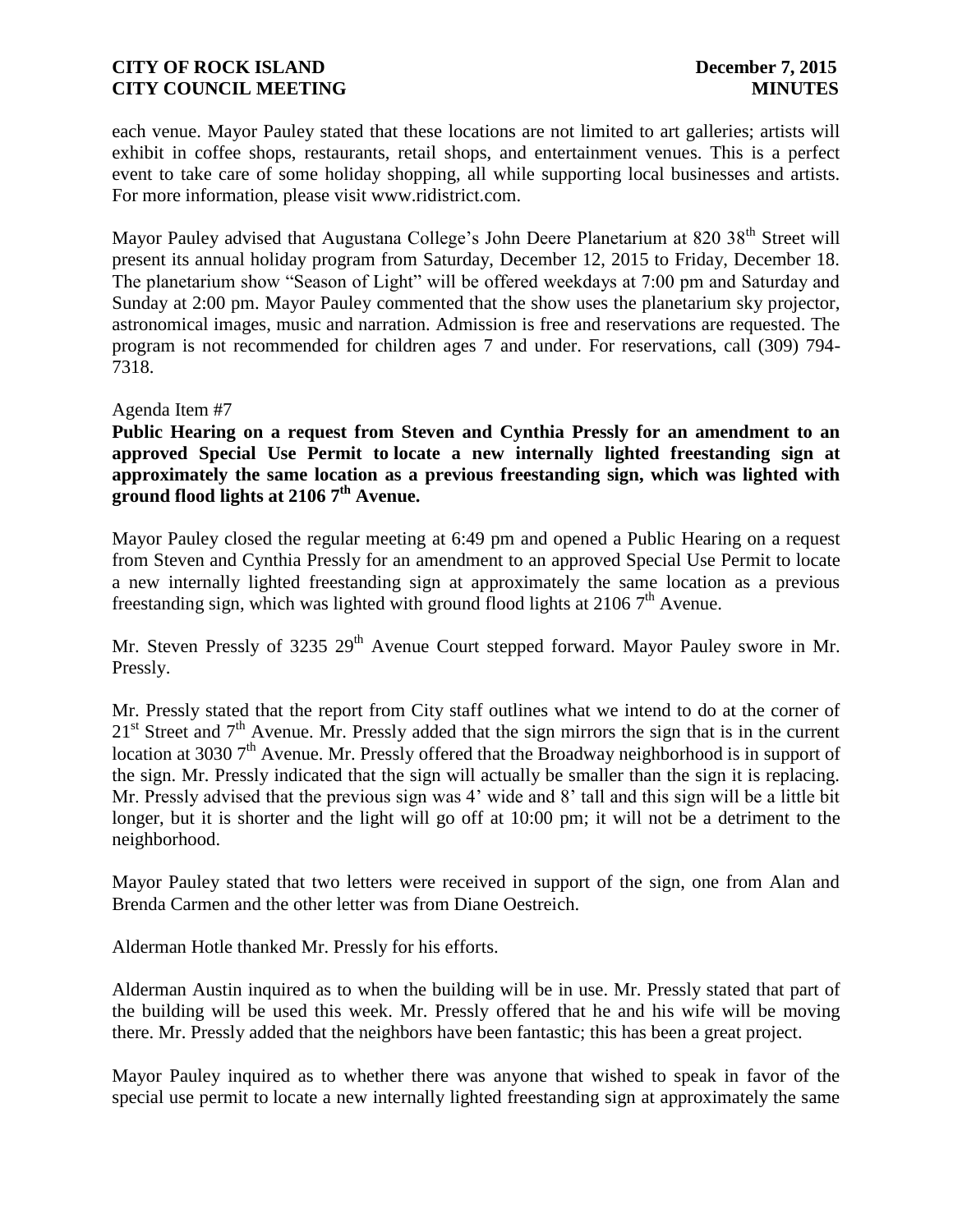location as a previous freestanding sign, which was lighted with ground flood lights at  $2106$   $7<sup>th</sup>$ Avenue.

Mr. Dylan Parker of 817 22<sup>nd</sup> Street stepped forward. Mayor Pauley swore in Mr. Parker. Mr. Parker stated that he is a resident of Broadway. Mr. Parker stated that he has no objection to the sign and supports it. Mr. Parker commented that it is a great contribution to the neighborhood.

Mayor Pauley then inquired as to whether there was anyone who wished to speak in opposition to the special use permit to locate a new internally lighted freestanding sign at approximately the same location as a previous freestanding sign, which was lighted with ground flood lights at  $21067<sup>th</sup>$  Avenue. No one stepped forward.

With no other persons present to speak in favor of or in opposition to the special use permit, Mayor Pauley closed the Public Hearing and reconvened the regular meeting at 6:53 pm.

It was moved by Alderman Hotle and seconded by Alderman Foley to approve the special use permit as recommended, subject to the stipulations that the internally lighted freestanding sign shall be set on a timer for the lights to turn off at 10:00 pm; the sign shall meet all other applicable codes and ordinances; and refer to the City Attorney for an ordinance. The motion carried by the following Aye and No vote; those voting Aye being; Alderman Tollenaer, Alderman Hotle, Alderman Schipp, Alderman Austin, Alderman Clark, Alderman Mayberry and Alderman Foley; those voting No, none.

## Agenda Item #8 **Public Hearing regarding the Calendar Year 2016 Budget.**

Mayor Pauley closed the regular meeting at 6:54 pm and opened a Public Hearing on the Calendar Year 2016 Budget.

Finance Director Cynthia Parchert stated that the grand total of all funds is \$131,716,131.00 and the General Fund is \$37,070,234.00. Ms. Parchert commented that there were a few minor changes since Council last met and those changes are identified in one of the documents that Council received tonight.

Mayor Pauley then closed the Public Hearing and reconvened the regular meeting at 6:55 pm.

### Agenda Item #9

# **An Ordinance providing for the levy, assessment and collection of taxes for the City of Rock Island for fiscal year January 1, 2015 through December 31, 2015.**

It was moved by Alderman Tollenaer and seconded by Alderman Schipp to consider, suspend the rules and pass the ordinance.

Discussion followed. Alderman Austin inquired as to when Council will know the final EAV figure. Ms. Parchert stated that she did not know.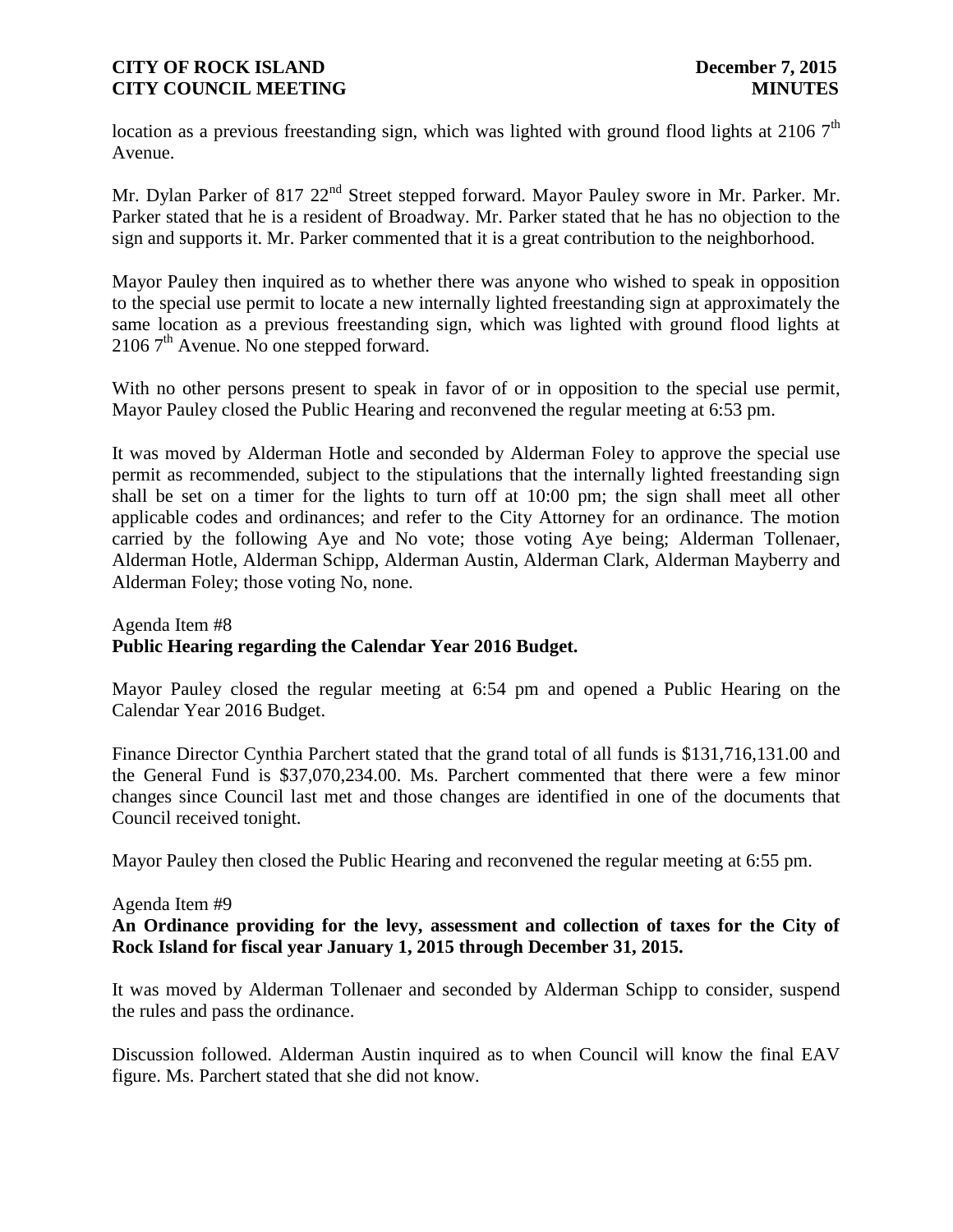Alderman Austin stated that the City actually is approving a levy that will keep the rate the same; if the EAV would be up or down a little bit then the rate may have to fluctuate a little bit up or down to accommodate that.

Ms. Parchert advised that there has not been a rate increase in the last five years. Ms. Parchert added that when this was started, the rate was 2.40; the intent was to keep the rate the same. Ms. Parchert added that the final numbers came in and the EAV went up more than what was anticipated or it didn't go down as much as was anticipated. Ms. Parchert noted that the rate will fluctuate.

Council and Ms. Parchert further discussed this item.

After discussion, the motion carried by the following Aye and No vote; those voting Aye being; Alderman Tollenaer, Alderman Hotle, Alderman Schipp, Alderman Austin, Alderman Clark, Alderman Mayberry and Alderman Foley; those voting No, none.

### Agenda Item #10

# **An Ordinance adopting the Budget for the Calendar Year beginning January 1, 2016 and ending December 31, 2016.**

Alderman Foley moved and Alderman Hotle seconded to consider, suspend the rules and pass the ordinance. The motion carried by the following Aye and No vote; those voting Aye being; Alderman Tollenaer, Alderman Hotle, Alderman Schipp, Alderman Austin, Alderman Clark, Alderman Mayberry and Alderman Foley; those voting No, none.

### Agenda Item #11 **A Special Ordinance establishing stop intersections at 45th Street and 9th Avenue and 45th Street and 10th Avenue.**

It was moved by Alderman Tollenaer and seconded by Alderman Hotle to consider, suspend the rules and pass the ordinance. The motion carried by the following Aye and No vote; those voting Aye being; Alderman Tollenaer, Alderman Hotle, Alderman Schipp, Alderman Austin, Alderman Clark, Alderman Mayberry and Alderman Foley; those voting No, none.

### Agenda Item #12 **A Resolution Opposing the Extension of Disastrous Trade Policies.**

Alderman Schipp moved and Alderman Hotle seconded to adopt the resolution.

Discussion followed. Alderman Schipp stated that the City knows firsthand the devastating impact when manufacturing leaves a city and what it does to people and property values. Alderman Schipp stated that there are municipalities and county boards across the country that are considering these resolutions. Alderman Schipp advised that the resolution points out that we live in a city where there is 6.2% unemployment and a 20% poverty rate; there are similar numbers in the region. Alderman Schipp advised that when the intent of the trade deals are looked at and you contrast that with the delivery of NAFTA and the Korean free trade deal, the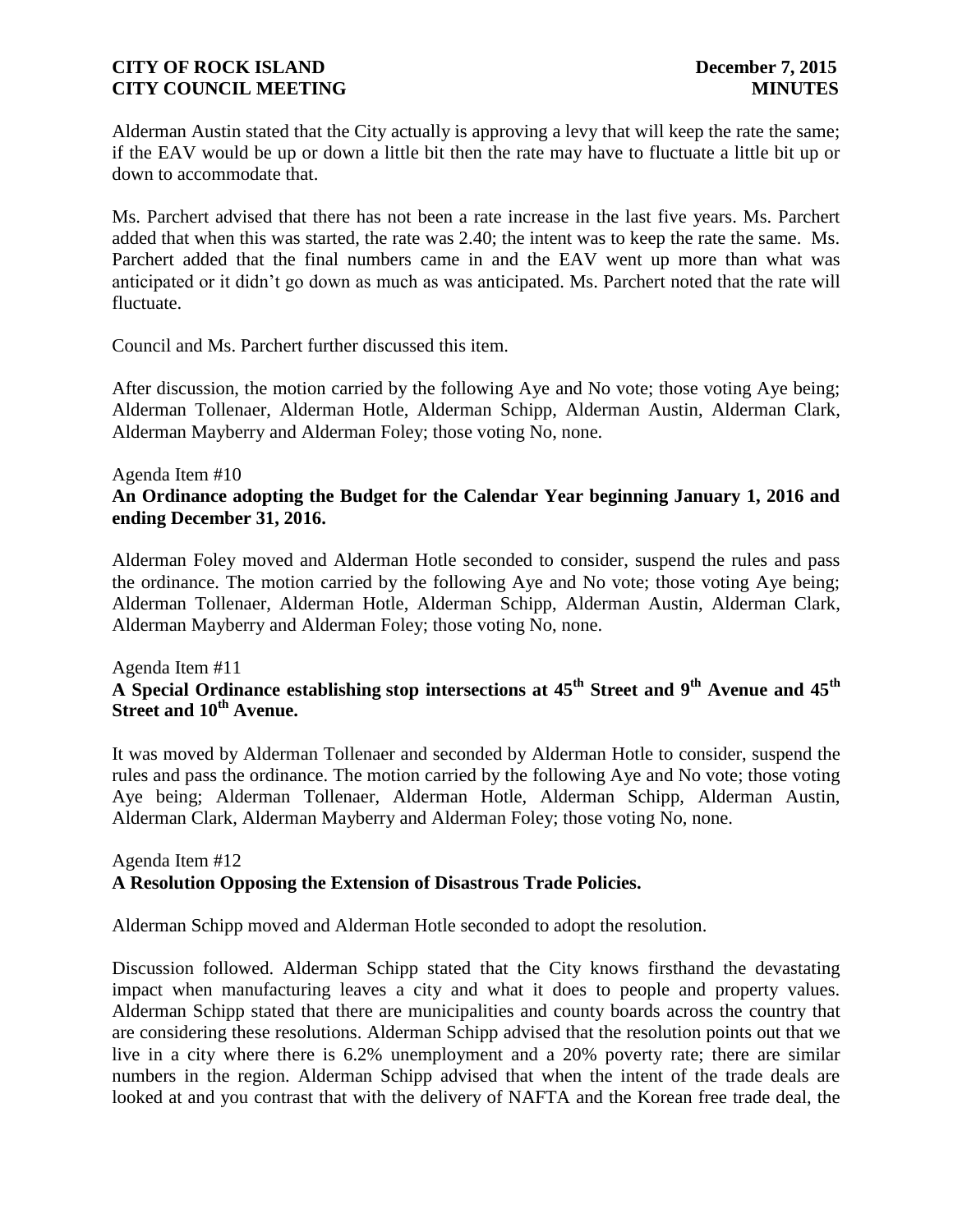promises are always grand but the results are generally ill received. Alderman Schipp stated that it is important to support this type of resolution and call upon the federal elected officials to consider real people in local communities when discussing national trade deals that have historically shown to benefit the multi-national corporations and keeps the power and wealth in their hands, and really does nothing to move the ball on poverty or real wages.

Alderman Austin stated that this is written by the AFL-CIO. Alderman Austin added that John Deere and Alcoa are two of the major employers in this area and questioned whether or not anyone knows what their thoughts are on this matter. Alderman Austin and Alderman Schipp discussed this subject.

After more discussion on this resolution, Alderman Schipp stated that this resolution calls for specific things to be included in these trade deals that benefit workers and domestic production here. Alderman Schipp noted that historically, these trade deals have not done that.

Alderman Austin inquired upon City Attorney Morrison for his comments. City Attorney Morrison stated that this would not have a binding effect or legal effect in regards to passing the resolution. City Attorney Morrison indicated that he didn't see any harm in going forward with the resolution; it is a matter of preference.

Alderman Foley stated that it is a matter of being symbolic; there is no legal issue here. Alderman Foley commented that if anyone wants to know the impact on Deere and Alcoa, just call and ask them.

After discussion, the motion carried by the following Aye and No vote; those voting Aye being; Alderman Hotle, Alderman Schipp, Alderman Clark, Alderman Mayberry and Alderman Foley; those voting No, Alderman Tollenaer and Alderman Austin.

# Agenda Item #13 **CLAIMS**

It was moved by Alderman Austin and seconded by Alderman Schipp to accept the following reports and authorize payments as recommended. The motion carried by the following Aye and No vote; those voting Aye being; Alderman Tollenaer, Alderman Hotle, Alderman Schipp, Alderman Austin, Alderman Clark, Alderman Mayberry and Alderman Foley; those voting No, none.

a. Report from the Human Resources Department regarding payment in the amount of \$16,347.16 to Dave Morrison for legal services rendered for the month of November.

b. Report from the Human Resources Department regarding payment in the amount of \$1,522.62 to MidAmerican Energy for General Liability claim.

c. Report from the Human Resources Department regarding payment in the amount of \$126,462.00 to Broadspire for Worker's Compensation settlement for Donald J. Muhlenburg.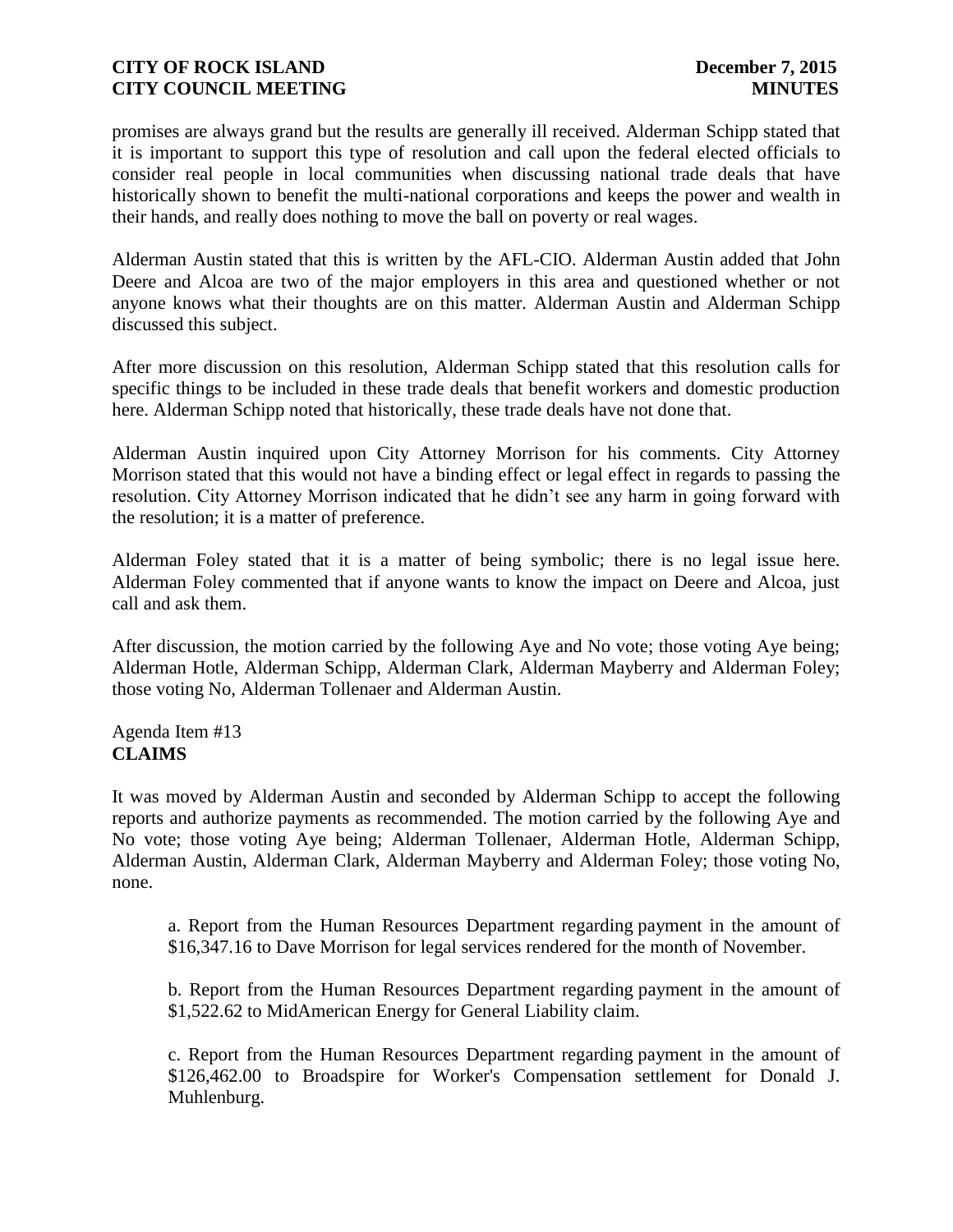d. Report from the Human Resources Department regarding payment in the amount of \$7,216.60 to Broadspire for Worker's Compensation settlement for Robert Schroeder.

e. Report from the Information Technology Department regarding payment in the amount of \$14,328.96 to DLT Solutions, Inc. for the annual AutoDesk subscription maintenance.

f. Report from the Public Works Department regarding payment #9 in the amount of \$910,509.17 to Brandt Construction for services provided for the  $6<sup>th</sup>$  Avenue Relief Sewer project.

g. Report from the Public Works Department regarding payment #1 in the amount of \$12,036.64 to Central Salt for providing salt for this year's winter season.

h. Report from the Public Works Department regarding payment #1 and final in the amount of \$51,937.50 to Mechanical Jobbers Marketing, Inc. for services provided for the 2015 Manhole Lining Program project.

i. Report from the Public Works Department regarding payment in the amount of \$29,134.24 to Brandt Construction Company for an emergency sewer main repair on  $15<sup>th</sup>$ Avenue and  $31<sup>st</sup>$  Street.

j. Report from the Public Works Department regarding payment in the amount of \$13,140.25 to Langman Construction, Inc. for an emergency sewer main repair at 3429  $25<sup>th</sup>$  Street.

k. Report from the Public Works Department regarding payment #1 in the amount of \$163,574.55 to Walter D. Laud, Inc. for services provided for the 22½ Avenue Reconstruction, east of 29<sup>th</sup> Street project.

l. Report from the Public Works Department regarding payment #1 and final in the amount of \$22,030.00 to CDB Utility Contractors, Inc. for services provided for Fiber Optic Cable Phase 8.

m. Report from the Public Works Department regarding payment #1 in the amount of \$97,136.98 to Brandt Construction Company for services provided for the 2015 Seal Coat Program project.

n. Report from the Public Works Department regarding payment #42 in the amount of \$186,868.00 to Civil Constructors, Inc. for services provided for the Wet Weather Treatment System project.

o. Report from the Public Works Department regarding payment #43 in the amount of \$84,229.09 to Civil Constructors, Inc. for services provided for the Wet Weather Treatment System project.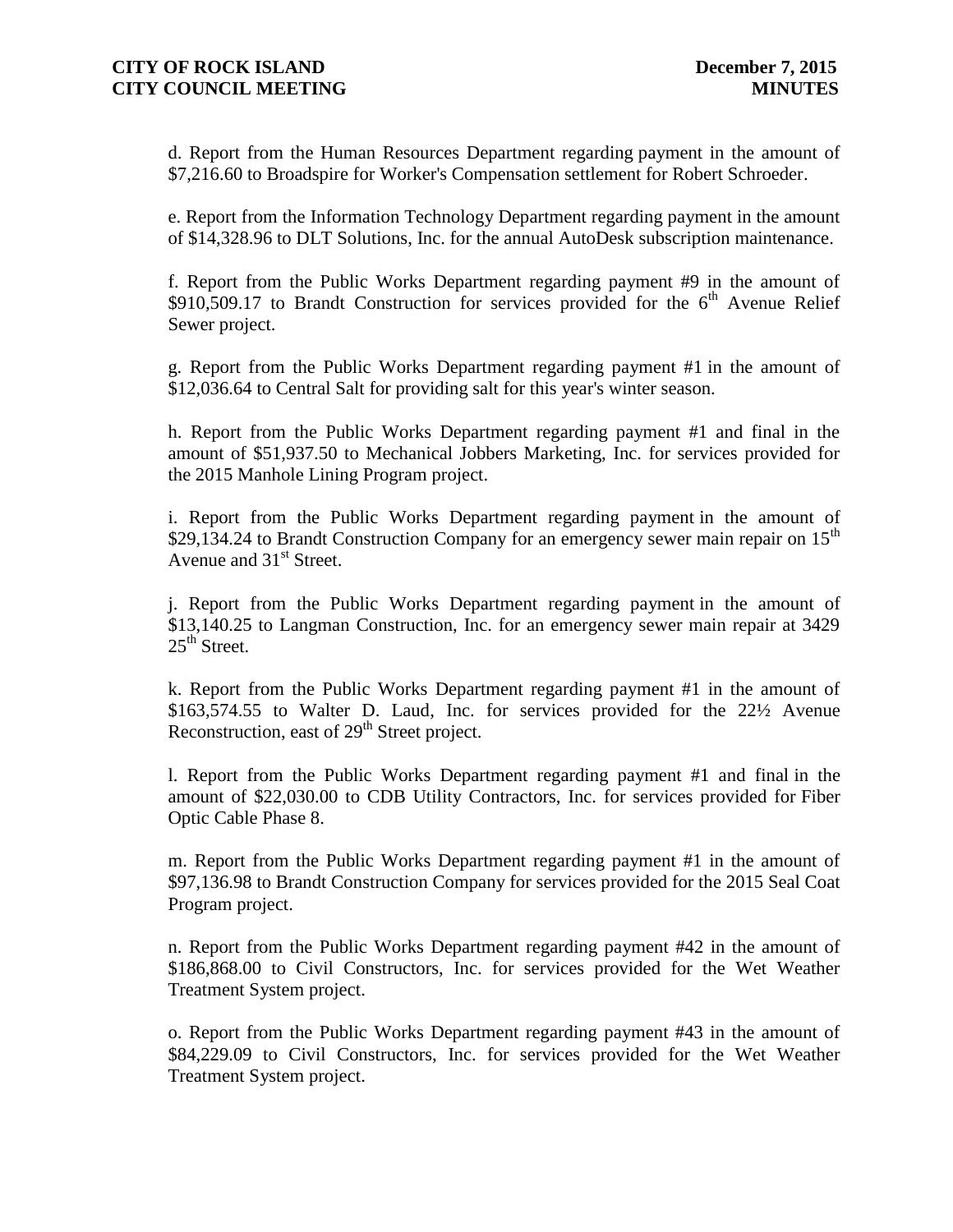p. Report from the Public Works Department regarding payment #5 in the amount of \$85,134.65 to Centennial Contractors of the Quad Cities, Inc. for services provided for the 2015 Sidewalk and Pavement Patching Program projects.

q. Report from the Public Works Department regarding payment #24 in the amount of \$1,220,564.99 to Gilbane Building Company for construction services provided for the Rock Island Police Station.

r. Report from the Public Works Department regarding payment #2 in the amount of \$115,683.94 to Centennial Contractors of the Quad Cities for services provided for the  $20<sup>th</sup>$  Avenue Resurfacing:  $27<sup>th</sup>$  Street to  $30<sup>th</sup>$  Street project.

s. Report from the Public Works Department regarding payment #2 in the amount of \$12,552.39 to Central Salt for providing salt for this year's winter season.

t. Report from the Public Works Department regarding payment in the amount of \$23,045.00 to Acadian Tree Service for the 2015 Tree Trimming, Removal and Stump Grinding Contract.

u. Report from the City Attorney regarding payment in the amount of \$4,668.75 to the Law Offices of Andich & Andich for legal services rendered from November 2014 through January 2015 for appeal litigation.

### Agenda Item #14

**Claims for the weeks of November 6 through November 12 in the amount of \$2,433,342.77, November 13 through November 19 in the amount of \$556,786.58 and November 27 through December 3 in the amount of \$2,414,901.87 and payroll for the weeks of October 26 through November 8 in the amount of \$1,413,106.67 and November 9 through November 22 in the amount of \$1,429,657.72.**

Alderman Clark moved and Alderman Mayberry seconded to allow the claims and payroll. The motion carried by the following Aye and No vote; those voting Aye being; Alderman Tollenaer, Alderman Hotle, Alderman Schipp, Alderman Austin, Alderman Clark, Alderman Mayberry and Alderman Foley; those voting No, none.

### Agenda Item #15

# **Report from the Information Technology Department regarding the purchase of Panasonic Toughpads and accessories from CDS Office Technologies in the amount of \$14,995.00.**

It was moved by Alderman Tollenaer and seconded by Alderman Hotle to approve the purchase as recommended and authorize payment. The motion carried by the following Aye and No vote; those voting Aye being; Alderman Tollenaer, Alderman Hotle, Alderman Schipp, Alderman Austin, Alderman Clark, Alderman Mayberry and Alderman Foley; those voting No, none.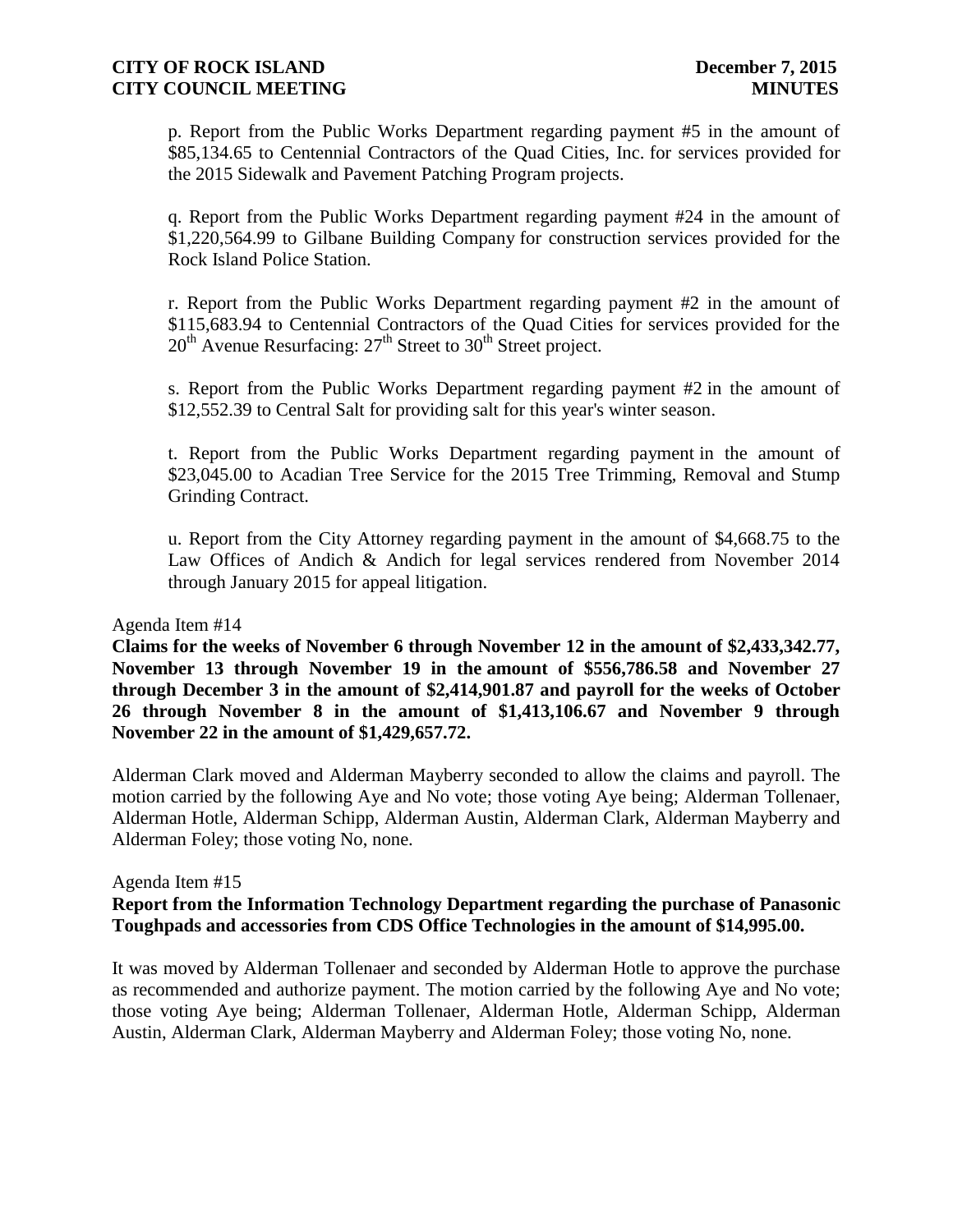### Agenda Item #16

**Report from the Information Technology Department regarding the purchase of two Toshiba copier/printers from Office Machine Consultants along with a maintenance agreement in the amount of \$11,750.00**.

Alderman Tollenaer moved and Alderman Mayberry seconded to approve the purchase as recommended and authorize the City Manager to execute the contract documents. The motion carried by the following Aye and No vote; those voting Aye being; Alderman Tollenaer, Alderman Hotle, Alderman Schipp, Alderman Austin, Alderman Clark, Alderman Mayberry and Alderman Foley; those voting No, none.

### Agenda Item #17

## **Report from the Public Works Department regarding bids for the purchase of a 2017 refuse packer, recommending the bid be awarded to RNOW, Inc. in the amount of \$186,512.00.**

It was moved by Alderman Foley and seconded by Alderman Hotle to award the bid as recommended, authorize purchase, and refer to the City Attorney for an ordinance declaring the 1989 refuse packer as surplus and allow for trade-in. The motion carried by the following Aye and No vote; those voting Aye being; Alderman Tollenaer, Alderman Hotle, Alderman Schipp, Alderman Austin, Alderman Clark, Alderman Mayberry and Alderman Foley; those voting No, none.

### Agenda Item #18

# **Report from the Public Works Department regarding bids for a three year lease of nine 2016 Ford F150 pickups, recommending the bid be awarded to Enterprise Fleet, Inc. in the amount of \$71,655.84.**

Alderman Austin moved and Alderman Foley seconded to award the bid as recommended and authorize the City Manager to execute the contract documents.

Discussion followed. Alderman Tollenaer stated that this is terrible and asked Council to say no until the City can get a better deal. Alderman Tollenaer added that there will always be a payment when there is a lease on a vehicle.

Alderman Hotle inquired upon Public Works Director Randy Tweet to explain why a lease was chosen.

Mr. Tweet advised that sometimes a vehicle is kept longer and it is past its amortization. Mr. Tweet added that typically, a vehicle is replaced after 10 years.

Alderman Foley inquired about mileage and the time component for keeping these vehicles. Mr. Tweet advised that they put about 8,600 miles on these vehicles per year; this would be a three year lease and if it works out, we would get three new vehicles after that. Mr. Tweet commented that if the City buys the vehicles, it would take about nine years to pay them off.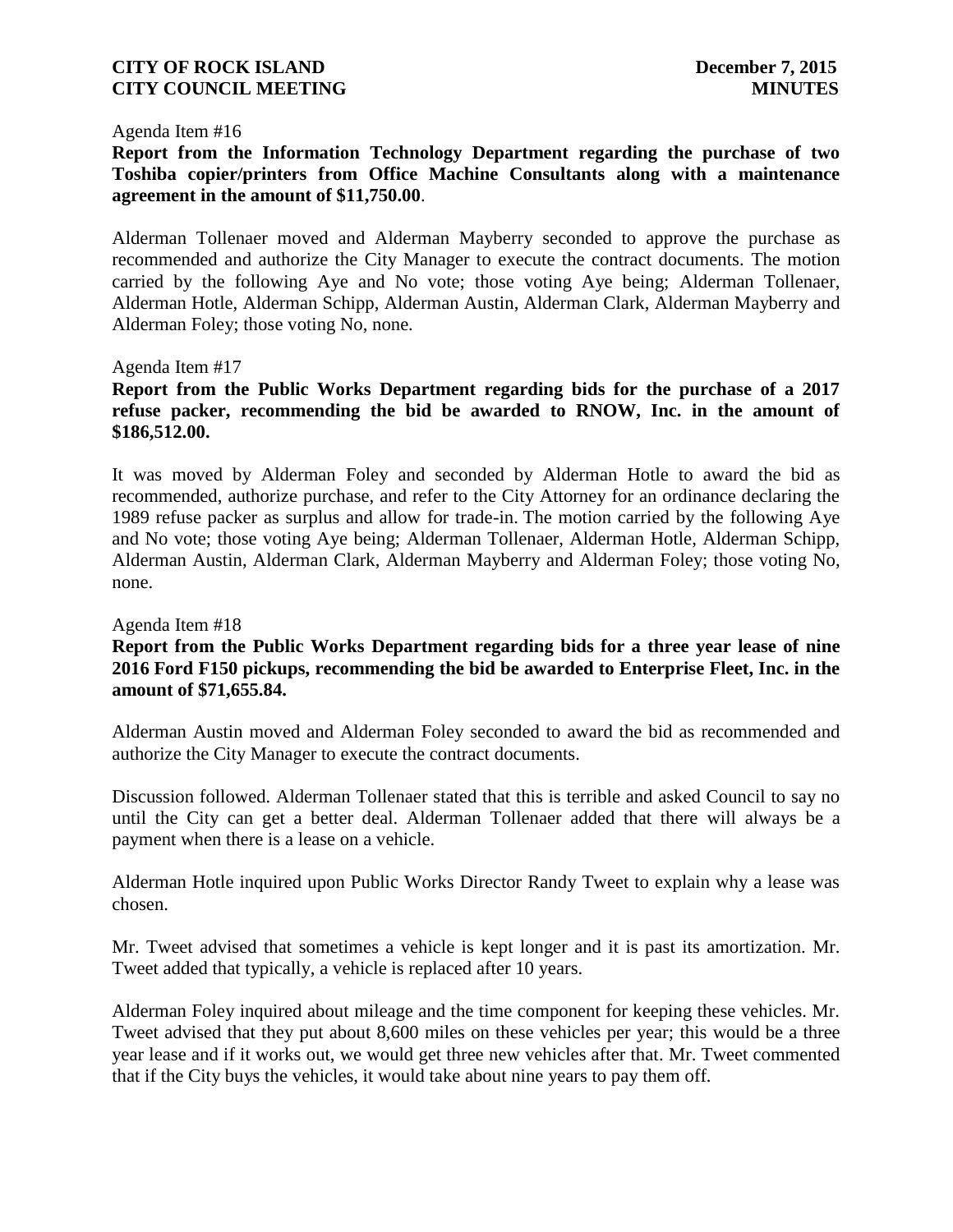Council further discussed this issue. Mr. Tweet advised that they chose this option to lease because it is saving money and the City gets a new vehicle every year. Mr. Tweet added that for CED, the savings is \$13,000.00 a year and for the Library, the savings would be \$1,300.00 a year.

Alderman Tollenaer further discussed this issue as it related to cost and time in reference to it not being much of a savings to lease the vehicles.

Mr. Tweet stated that the lease would be through Enterprise and Public Works will be doing the maintenance work. Mr. Tweet advised that Enterprise pays fleet services to perform the warranty work for the life of the agreement.

Council further discussed this item as it related to the cost and savings component. Mr. Tweet noted that this is a three year test.

After more discussion, the motion carried by the following Aye and No vote; those voting Aye being; Alderman Hotle, Alderman Austin, Alderman Clark and Alderman Mayberry; those voting No, Alderman Tollenaer, Alderman Schipp and Alderman Foley.

# Agenda Item #19

**Report from the Community and Economic Development Department regarding bids for the emergency demolition and site clearance of 903 22nd Street, recommending the bid be awarded to H. Coopman Trucking in the amount of \$23,760.00.** 

It was moved by Alderman Austin and seconded by Alderman Hotle to award the bid as recommended and authorize the City Manager to execute the contract documents.

Discussion followed.

Alderman Foley stated that this fire happened in Alderman Hotle's ward. Alderman Foley inquired as to why the City is paying for it and not the property owner.

Community and Economic Development Director Jeff Eder advised that in emergency demolition situations, the City steps in and the City pays for it. Mr. Eder advised that the City will go after the insurance company and landlord to get reimbursed for it. Mr. Eder commented that the landlord does have insurance and the City is in contact with the landlord and insurance company. Mr. Eder added that since the City authorized the contractor to do the work, the City is obligated to pay for it.

City Attorney Morrison advised that there is a mandate that if you have insurance for a fire, and the City ends up tearing it down or it looks like it will have to be torn down, they are mandated to withhold funds from the payment on the proceeds from that fire policy. City Attorney Morrison added that CED is very good at sending those letters out.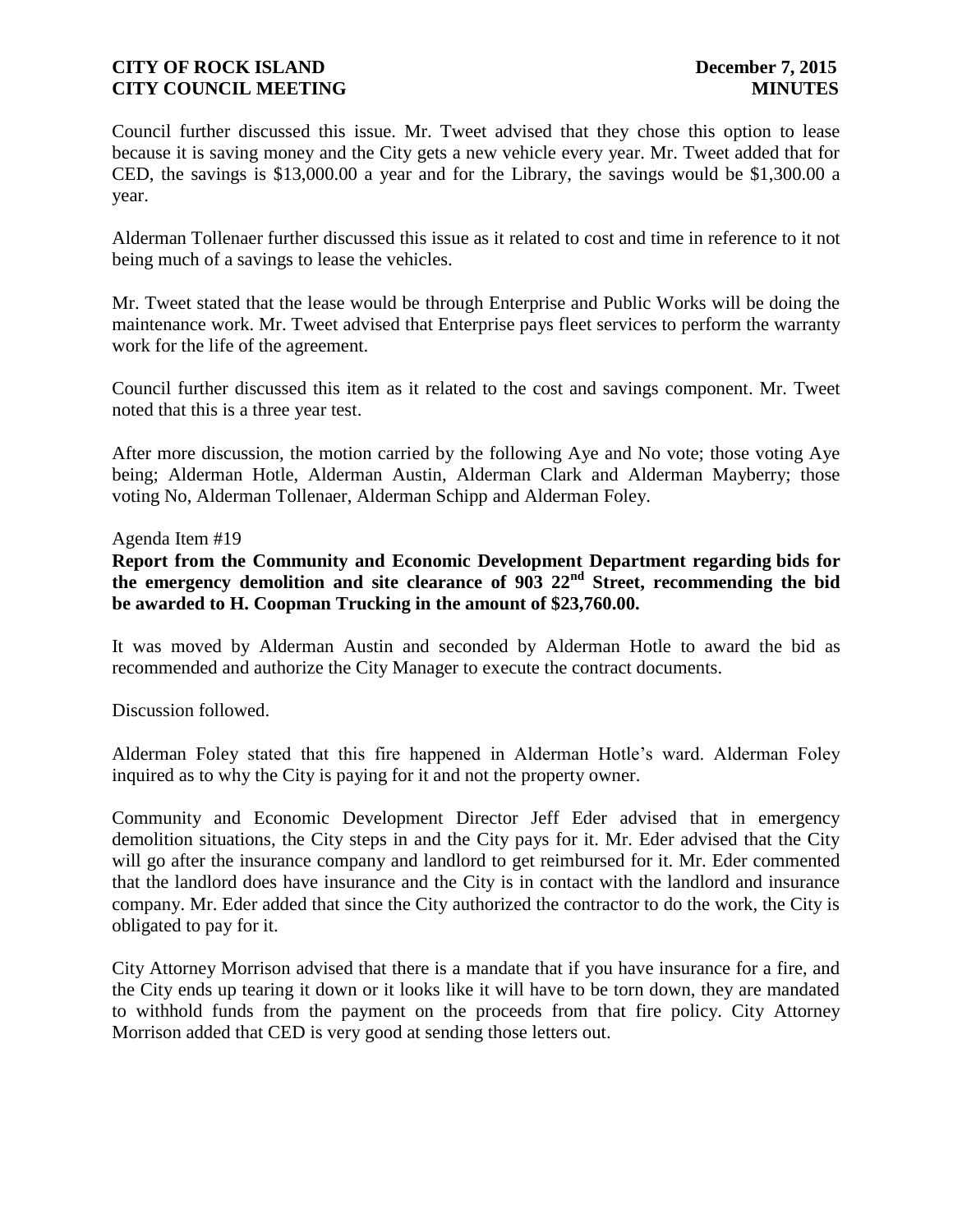After discussion, the motion carried by the following Aye and No vote; those voting Aye being; Alderman Tollenaer, Alderman Hotle, Alderman Schipp, Alderman Austin, Alderman Clark, Alderman Mayberry and Alderman Foley; those voting No, none.

### Agenda Item #20

## **Report from the Public Works Department regarding a lease agreement with Verizon for the installation of cellular antennas on the 24th Street and 31st Avenue water tower.**

Alderman Foley moved and Alderman Clark seconded to approve the agreement as recommended and authorize the City Manager to execute the contract documents. The motion carried by the following Aye and No vote; those voting Aye being; Alderman Tollenaer, Alderman Hotle, Alderman Schipp, Alderman Austin, Alderman Clark, Alderman Mayberry and Alderman Foley; those voting No, none.

### Agenda Item #21

# **Report from the Police Department regarding a Statement of Work agreement with IOS for the creation and validation of a new physical agility test for the new police applicant testing process in 2016.**

It was moved by Alderman Austin and seconded by Alderman Schipp to approve entering into the statement of work agreement as recommended and authorize the City Manager to execute the contract documents. The motion carried by the following Aye and No vote; those voting Aye being; Alderman Tollenaer, Alderman Hotle, Alderman Schipp, Alderman Austin, Alderman Clark, Alderman Mayberry and Alderman Foley; those voting No, none.

### Agenda Item #22

**Report from the Parks and Recreation Department regarding the Fire Station at Douglas Park, recommending the transfer of budgeted Gaming funds from the Hauberg and Chalet projects in the total amount of \$39,127.00 to fund the removal of the Fire Station**.

Alderman Clark moved to not approve the request, Alderman Foley seconded.

Discussion followed. Alderman Clark stated that there was a study session tonight where we discussed the assessment of the parks. Alderman Clark stated that Council needs a little bit more time to talk with Mr. Nelson and the Board to discuss the future of the parks and especially Douglas Park that means so much to the City of Rock Island. Alderman Clark commented that a little more time is needed before Council decides to remove any facilities from the parks.

Alderman Hotle agreed with Alderman Clark's comments. Alderman Hotle stated that this is a 100 year old building and the City keeps losing some of the landmarks that we have had that reminds us where the City came from. Alderman Hotle stated that if the City can come up with an alternative way to potentially reuse that building, it would be a win for the City.

Alderman Austin commented that it is functionally obsolete and Council has already looked at some numbers.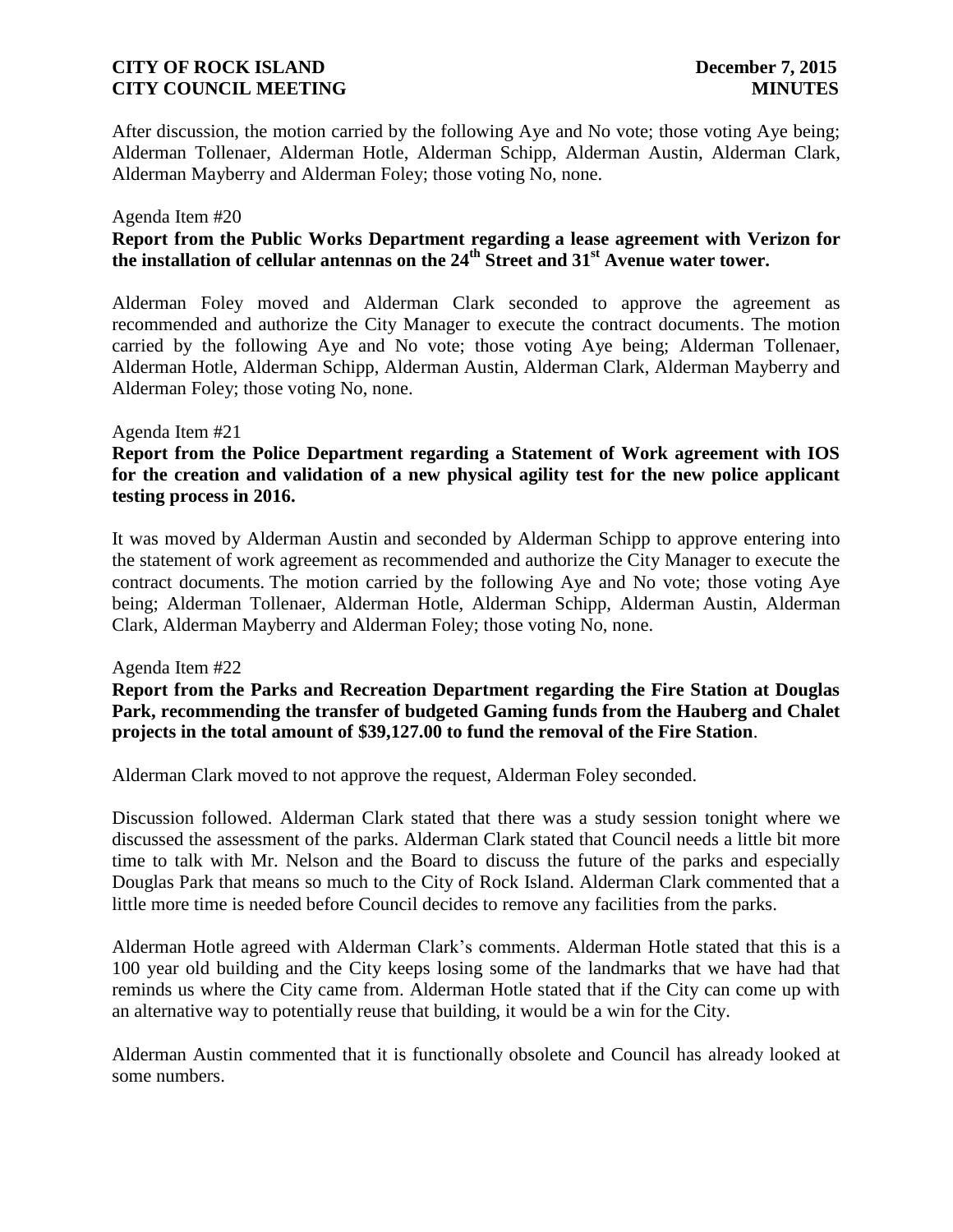After discussion, the motion carried by the following Aye and No vote; those voting Aye being; Alderman Hotle, Alderman Schipp, Alderman Clark, Alderman Mayberry and Alderman Foley; those voting No, Alderman Tollenaer and Alderman Austin.

### Agenda Item #23

**Report from the Parks and Recreation Department regarding bids for the demolition of the old Fire Station at the northeast corner of 9th Street and 18th Avenue, recommending the bid be awarded to McAdams and Associates in the amount of \$39,127.00**.

Mayor Pauley stated that this makes Item #23 irrelevant, and at this time, we will strike this item from the Agenda.

### Agenda Item #24

**Report from the Public Works Department regarding water rate increases for 2016 through 2020.** 

Alderman Schipp moved and Alderman Austin seconded to approve the water rate increases as stated in the report and refer to the City Attorney for an ordinance.

Discussion followed. Alderman Schipp stated that he is like everyone else, you don't want to ever have to pay to increase the fees for a service you already have. Alderman Schipp advised that earlier this year, Council approved the design for a new water filtration system. Alderman Schipp added that the current building was built in 1910. Alderman Schipp pointed out that there is a chance that the current system could go down.

Public Works Director Randy Tweet stated that is correct. Mr. Tweet added that any replacement parts have to be manufactured.

Alderman Schipp stated that there is no backup plan to deliver water to 40,000 people and the urgency now is to build the new facility and the City has to pay for it. Alderman Schipp explained that these rates are going towards the payment of the construction of the new plant; this is for the City's water now and in the future and to cover costs; it is not for profit.

After discussion, the motion carried by the following Aye and No vote; those voting Aye being; Alderman Tollenaer, Alderman Hotle, Alderman Schipp, Alderman Austin, Alderman Clark, Alderman Mayberry and Alderman Foley; those voting No, none.

### Agenda Item #25

**Report from the City Attorney regarding the Chronic Nuisance Property Ordinance, recommending to modify the City's current ordinance to comply with the new State law that became effective November 19, 2015.** 

It was moved by Alderman Hotle and seconded by Alderman Schipp to approve the modification as recommended and authorize the City Attorney to create the ordinance.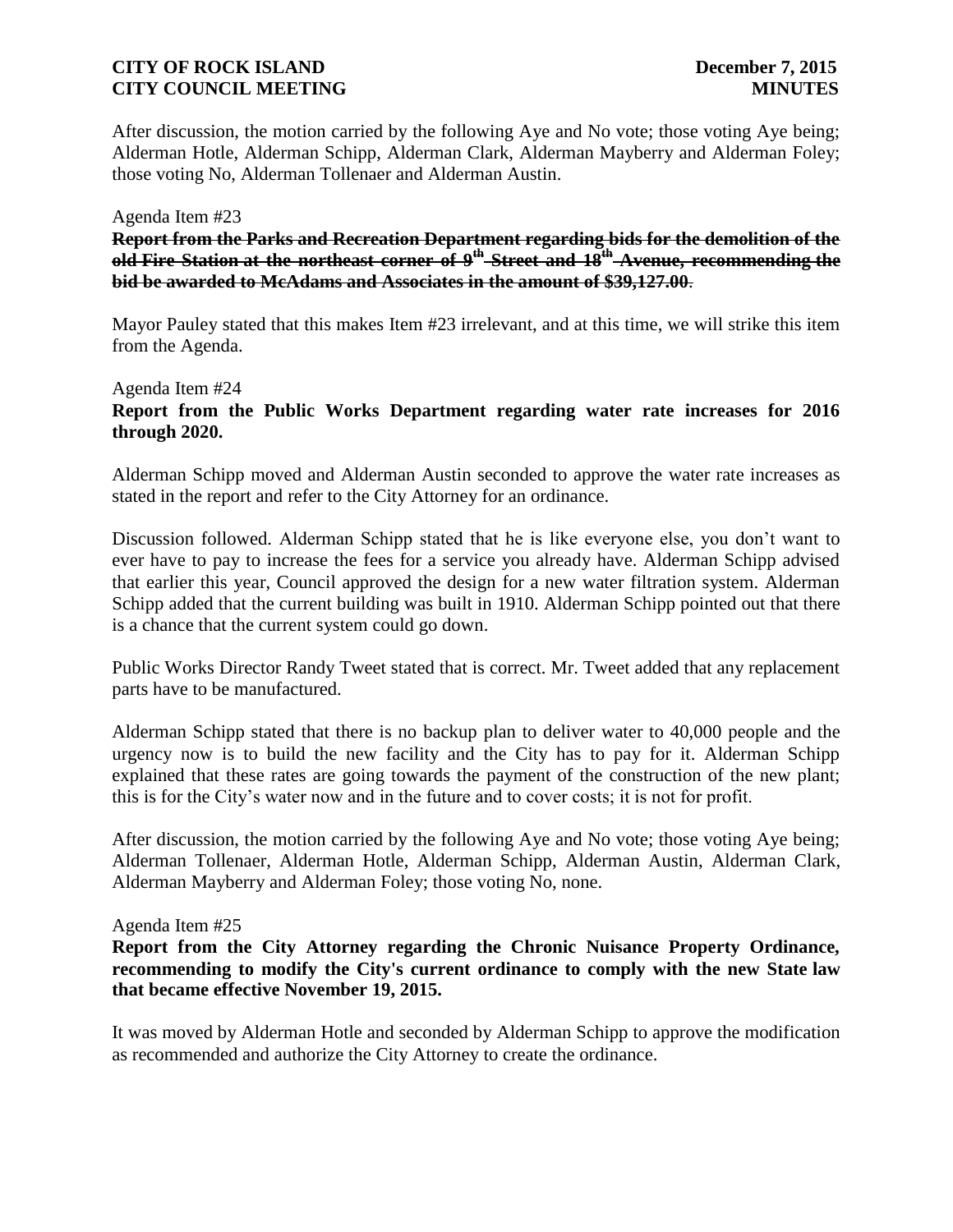Discussion followed. Alderman Austin inquired upon City Attorney Morrison to explain this item.

City Attorney Morrison stated that during the late 1980's or early 1990's, the Attorney General's office was trying to come up with ways to help law enforcement work with problem properties, and they set out a number of different criteria where if a house had so many calls for drug arrests or other types of disturbances, you could use that to declare the property a nuisance. City Attorney Morrison pointed out that one of the unintended consequences of that was domestic violence and sexual abuse, which were included in the criteria. City Attorney Morrison commented that as a result, a person that might be abused by their spouse or significant other would have to make the choice of calling the police and getting kicked out of the place they live in or basically do nothing. City Attorney Morrison stated that people were forced to make that choice. City Attorney Morrison advised that the legislators decided that no person should have to make that choice.

After discussion, the motion carried by the following Aye and No vote; those voting Aye being; Alderman Tollenaer, Alderman Hotle, Alderman Schipp, Alderman Austin, Alderman Clark, Alderman Mayberry and Alderman Foley; those voting No, none.

### Agenda Item #26

## **Report from the Finance Department regarding an adjustment to the CY 2015 Budget, recommending increasing the Martin Luther King Jr. Activity Fund in the amount of \$1,125.00.**

Alderman Clark moved and Alderman Hotle seconded to approve the budget adjustment as recommended. The motion carried by the following Aye and No vote; those voting Aye being; Alderman Tollenaer, Alderman Hotle, Alderman Schipp, Alderman Austin, Alderman Clark, Alderman Mayberry and Alderman Foley; those voting No, none.

### Agenda Item #27

# **Report from the Traffic Engineering Committee regarding a request from Julie Mosher to install yield signs at the intersection of 8th Street and 42nd Avenue.**

Mayor Pauley inquired as to whether anyone was going to make a motion on this item. No one motioned. Mayor Pauley inquired again as to whether anyone was going to make a motion on this item. No motion came forward. With no motion coming forward, item #27 died for lack of a motion.

### Agenda Item #28

# **Report from the Traffic Engineering Committee regarding a request from Shirley Welch to install a handicapped parking space in front of her home at 2319 20th Avenue.**

Alderman Tollenaer moved and Alderman Austin seconded to approve the request as recommended and refer to the City Attorney for an ordinance. The motion carried by the following Aye and No vote; those voting Aye being; Alderman Tollenaer, Alderman Hotle,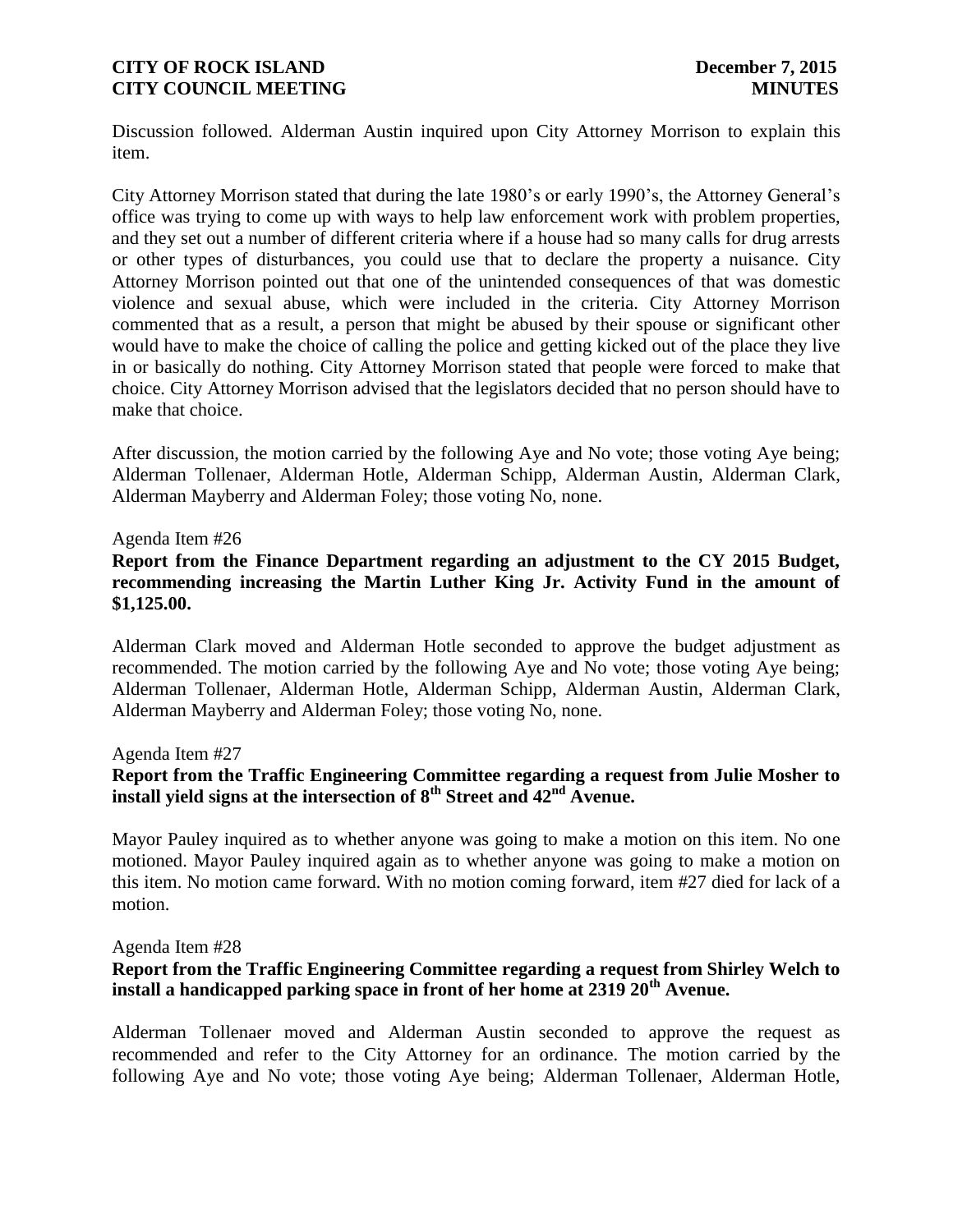Alderman Schipp, Alderman Austin, Alderman Clark, Alderman Mayberry and Alderman Foley; those voting No, none.

Agenda Item #29 **Other Business.**

Alderman Tollenaer made a motion to reconsider item #18 (the lease vehicle agreement), Alderman Schipp seconded.

Alderman Austin stated that it has to be voted on.

Mayor Pauley stated that this means it would come back next week. Mayor Pauley advised that the motion before Council can be voted on now, but the item would come back next week for reconsidering the motion.

The motion then carried by the following Aye and No vote; those voting Aye being; Alderman Tollenaer, Alderman Hotle, Alderman Schipp, Alderman Austin, Alderman Clark, Alderman Mayberry and Alderman Foley; those voting No, none.

Mayor Pauley stated that this item will come back next week for reconsideration of the motion.

Alderman Hotle stated that the Governor signed the motor fuel tax today, so the City will be getting that revenue to get the roads done.

Mayor Pauley advised that the City will also be getting Gaming revenue of about \$2.7 million dollars back from the State that they have been holding on us.

Alderman Tollenaer discussed the two cents sales tax per gallon on gasoline. Alderman Tollenaer stated that the City of Rock Island charges two cents a gallon on every gallon of gasoline and he would like a report from staff and have it investigated in regards to whether or not the City should look at eliminating the two cents per gallon tax. Alderman Tollenaer advised that it would allow for the petroleum dealers in Rock Island to be more competitive. Alderman Tollenaer further discussed this item.

Alderman Foley stated that this Saturday, he will be attending the Army/Navy game.

Alderman Schipp advised that a rally will be held tomorrow night at 5:30 pm at the Plumbers and Pipefitters Hall in regards to standing up for fairness. Alderman Schipp stated that they will be calling on the Governor to pass a fair budget for working families in Illinois, and to pass a fair contract for the State workers who have been faithfully doing their jobs without a contract for many months. Alderman Schipp further discussed this item.

Nicole Pinnuck who had signed up to address Council to speak on a topic had already left the meeting.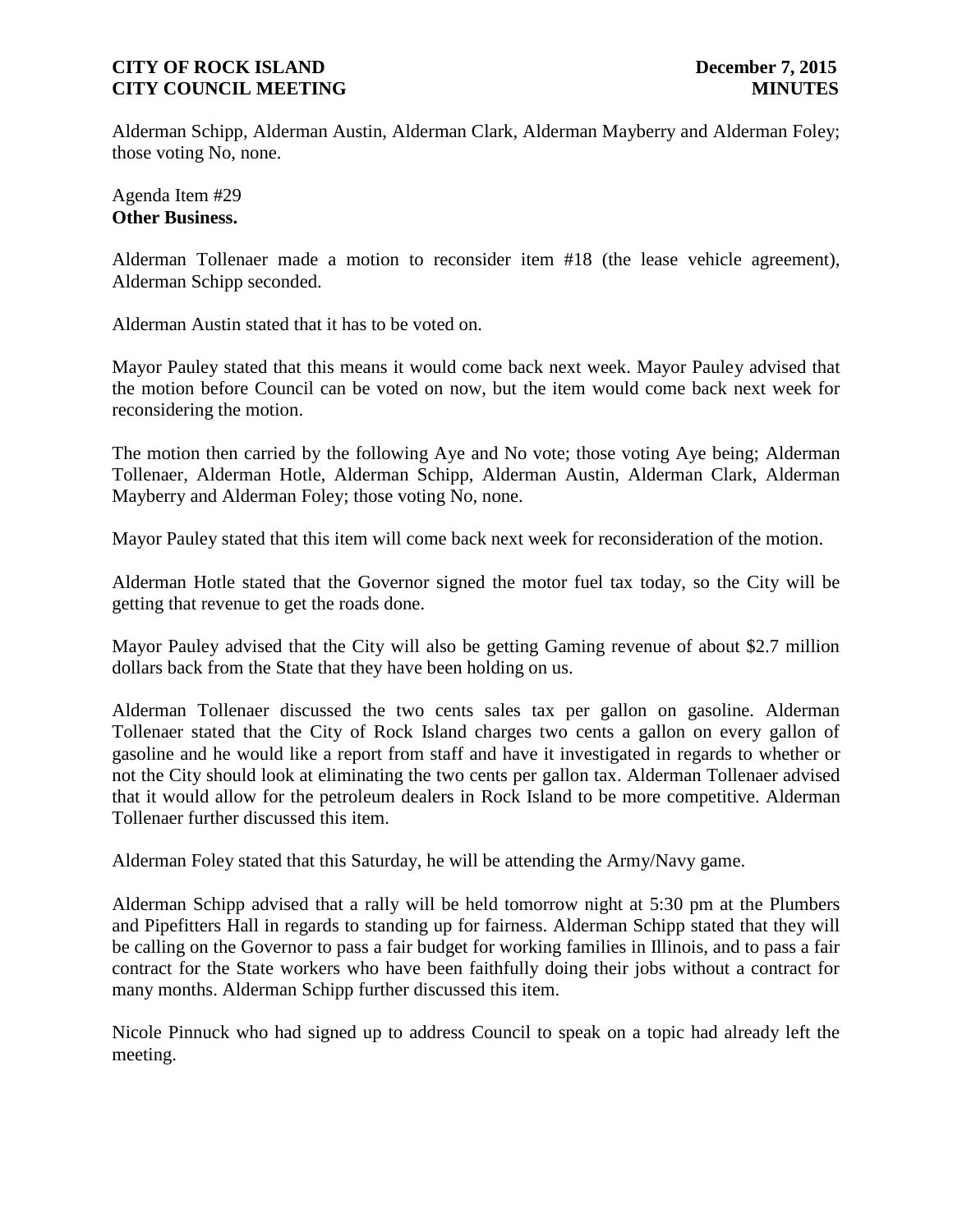Ron Senteras of 506 Green Ct. Colona, IL stepped forward. Mr. Senteras stated that he is a striking worker from Brandt Construction Company. Mr. Senteras voiced concerns in regards to Brandt Construction not providing enough training for their employees. Mr. Senteras also expressed concerns in regards to the verbal abuse, unsafe working conditions and very old equipment being used in regards to this company.

Dakota Upshaw of 715 East  $7<sup>th</sup>$  Street, Muscatine, IA stepped forward. Mr. Upshaw stated that he is a striking worker from Hy-Brand Industrial Contractors, which is a subsidiary of Brandt Construction in Milan, IL. Mr. Upshaw voiced concerns in regards to the severe lack of training with this company as well as the poor condition of heavy equipment and other types of equipment. Mr. Upshaw also voiced concerns in regards to the verbal and physical abuse he has seen with this company. In addition, Mr. Upshaw expressed concerns in regards to the unsafe working conditions that he has experienced with this company.

Austin Horendon of  $14657 100<sup>th</sup>$  Street Lot 32 stepped forward. Mr. Horendon stated that he is a striking worker from Hy-Brand. Mr. Horendon voiced concerns in regards to not receiving any type of training and unsafe working conditions with this company.

Vince DiDonato of 12628 Towerline Road, Pekin, IL stepped forward. Mr. Didonato stated that he is affiliated with the Center for Worker's Justice. Mr. DiDonato commented that he has been talking to some of the striking workers for a few months on some of their issues. Mr. DiDonato read a letter from Ms. Nicole Pinnuck who had already left the meeting in regards to unsafe working conditions, not being trained and old and unsafe vehicles in reference to Hy-Brand. Mr. DiDonato stated that there are two striking workers from Brandt Construction and six striking workers from Hy-Brand; all of these individuals have been terminated for going on strike for asking for safe working conditions. Mr. DiDonato asked the City to look at the contractors and use contractors that treat their employees a little bit better.

Brad Long stated that he represents Laborer's Local Union 309 at 2835  $7<sup>th</sup>$  Avenue. Mr. Long voiced concerns in regards to double standards in reference to building permits. Mr. Long stated that several incidents have taken place where contractors were working on jobs and did not have permits from the City. Mr. Long added that he called the City about these incidents, but there was no response. Mr. Long discussed an incident where they took action and the contractor finally came down to the City and got a permit. Mr. Long stated that in another incident, he called Mayor Pauley and that was taken care of; the contractor came to the City to get a permit. Mr. Long indicated that a contractor was working on their building and he told the contractor to get a permit before he started the project, but he didn't and the City came and shut the contractor down within 15 minutes of starting the project. Mr. Long stated that he was glad the contractor was shut down. Mr. Long added that the contractor finally went down and obtained a permit.

Mr. Long stated that there is a double standard; some people have to follow the rules and other people don't. Mr. Long added that we have to do a better job of screening these contractors that work in the City. Mr. Long further discussed this issue.

Liz Sherwin of 3748  $12<sup>th</sup>$  Street stepped forward. Ms. Sherwin stated that she was at the meeting on behalf of the IL-IA Center for Independent Living. Ms. Sherwin stated that they just